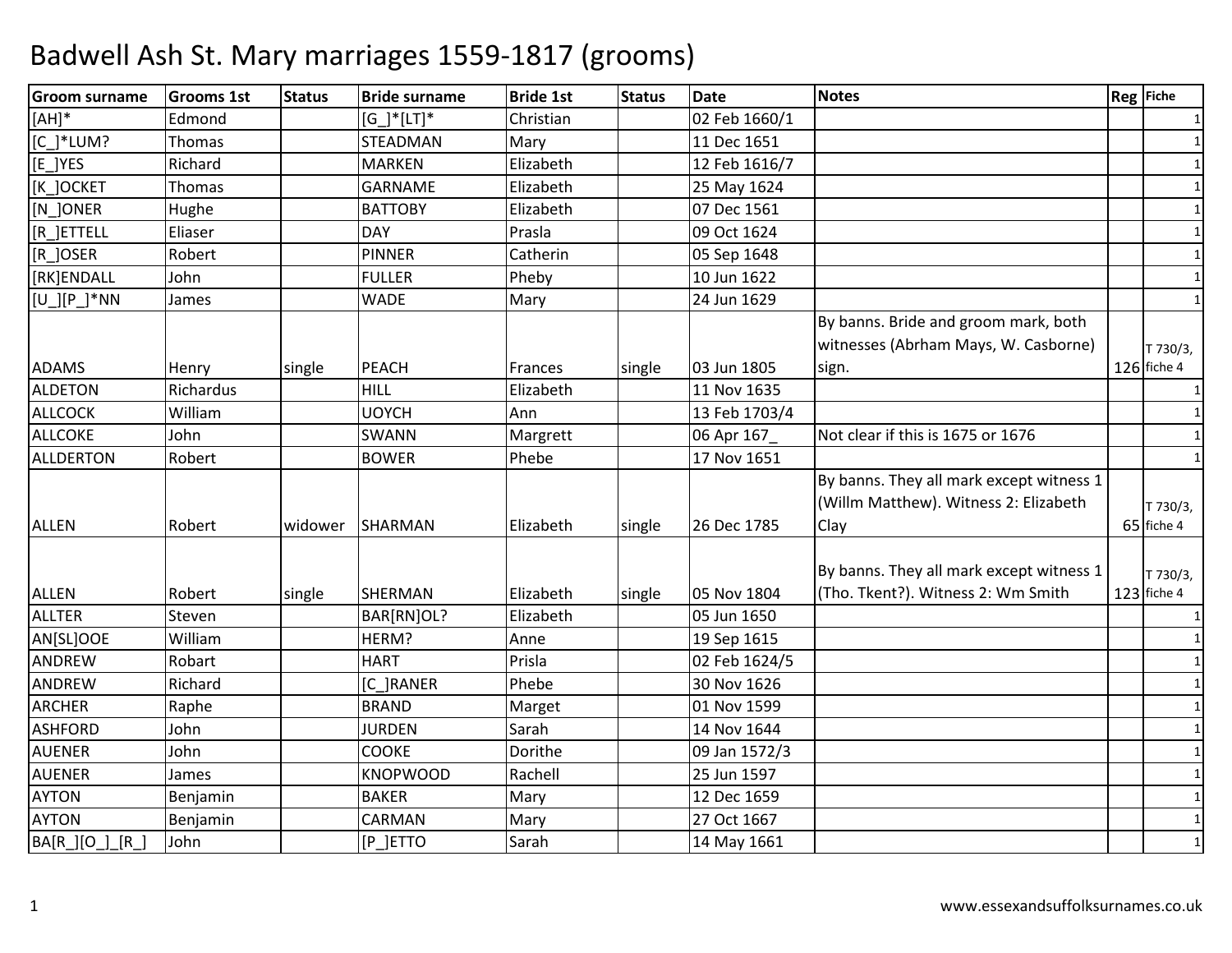| <b>Groom surname</b> | <b>Grooms 1st</b> | <b>Status</b> | <b>Bride surname</b> | <b>Bride 1st</b> | <b>Status</b> | <b>Date</b> | <b>Notes</b>                                                                                                            | Reg Fiche               |
|----------------------|-------------------|---------------|----------------------|------------------|---------------|-------------|-------------------------------------------------------------------------------------------------------------------------|-------------------------|
| <b>BACON</b>         | Edmund            |               | <b>MASHAM</b>        | Phebe            |               | 16 Apr 1605 |                                                                                                                         |                         |
|                      |                   |               |                      |                  |               |             | By banns. They all sign. Witnesses: John                                                                                | T 730/3,                |
| <b>BACON</b>         | Daniel            | widower       | <b>BRISTOW</b>       | Susan            | single        | 10 Jul 1764 | Cutchey, George Booty                                                                                                   | 17 fiche 4              |
| <b>BAKER</b>         | Thomas            |               | <b>BENNETT</b>       | Jane             |               | 06 Oct 1562 |                                                                                                                         | 1                       |
| <b>BAKER</b>         | John              |               | <b>COOKE</b>         | Joanne           |               | 25 Jun 1587 |                                                                                                                         | 1                       |
| <b>BAKER</b>         | John              |               | <b>UNGLES</b>        | Frances          |               | 01 May 1632 |                                                                                                                         |                         |
| <b>BAKER</b>         | Thomas            |               | <b>HAIRYSON</b>      | Elizabeth        |               | 26 Sep 1632 |                                                                                                                         | $\mathbf{1}$            |
| <b>BAKER</b>         | William           |               | <b>BAKER</b>         | Ann              |               | 24 Nov 1646 |                                                                                                                         | $\mathbf{1}$            |
| <b>BAKER</b>         | William           | single        | <b>RUSSELS</b>       | Anne             | spinster      | 04 Nov 1791 | By banns. Bride and groom mark, both<br>witnesses (Seth Bull, Willm Matthew)<br>sign.                                   | T 730/3,<br>84 fiche 4  |
| <b>BAKER</b>         | Jacob             | single        | <b>WADE</b>          | Sarah            | single        | 08 May 1795 | By licence. They all sign except the bride.<br>Witnesses: Charles ?, Thos Mudd                                          | T 730/3,<br>96 fiche 4  |
| <b>BALE</b>          | Richard           |               | <b>DISSEM</b>        | Ann              |               | 02 Oct 1699 |                                                                                                                         |                         |
| <b>BARNETT</b>       | John              | single        | <b>BAKER</b>         | Sarah            | widow         | 14 Nov 1796 | By banns. They all mark except the<br>groom. Witnesses: Samuel & GraceRush                                              | T 730/3,<br>100 fiche 4 |
| <b>BARRELL</b>       | Robert            | single        | <b>BRISTOW</b>       | Mary             | single        | 24 Jun 1783 | By banns. Groom is of Ashfield. They all<br>sign except the bride. Witnesses: Jno<br>Garnham, Mary Moss                 | T 730/3,<br>59 fiche 4  |
| <b>BARRELL</b>       | John              | single        | <b>HYE</b>           | Elizabeth        | single        | 08 Jan 1787 | By banns. Groom is of Riddlesworth.<br>They all mark except witness 1 (Willm<br>Matthew). Witness 2: Elizabeth Allerton | T 730/3,<br>67 fiche 4  |
|                      |                   |               |                      |                  |               |             | By banns. They all mark. Witnesses: Wm                                                                                  | T 730/3,                |
| <b>BARRELL</b>       | William           | single        | <b>BORFIELD</b>      | Hannah           | single        | 01 Jan 1807 | Bennett, Ann Wright                                                                                                     | 131 fiche 4             |
| <b>BARRET</b>        | John              | divorced      | <b>QUANTRILL</b>     | Mary             | single        | 28 Nov 1757 | By banns. Groom is of Hinderelay. They<br>all sign except the bride. Witnesses: Thos<br>Quantrill, Thos Day             | T 730/3,<br>5 fiche 4   |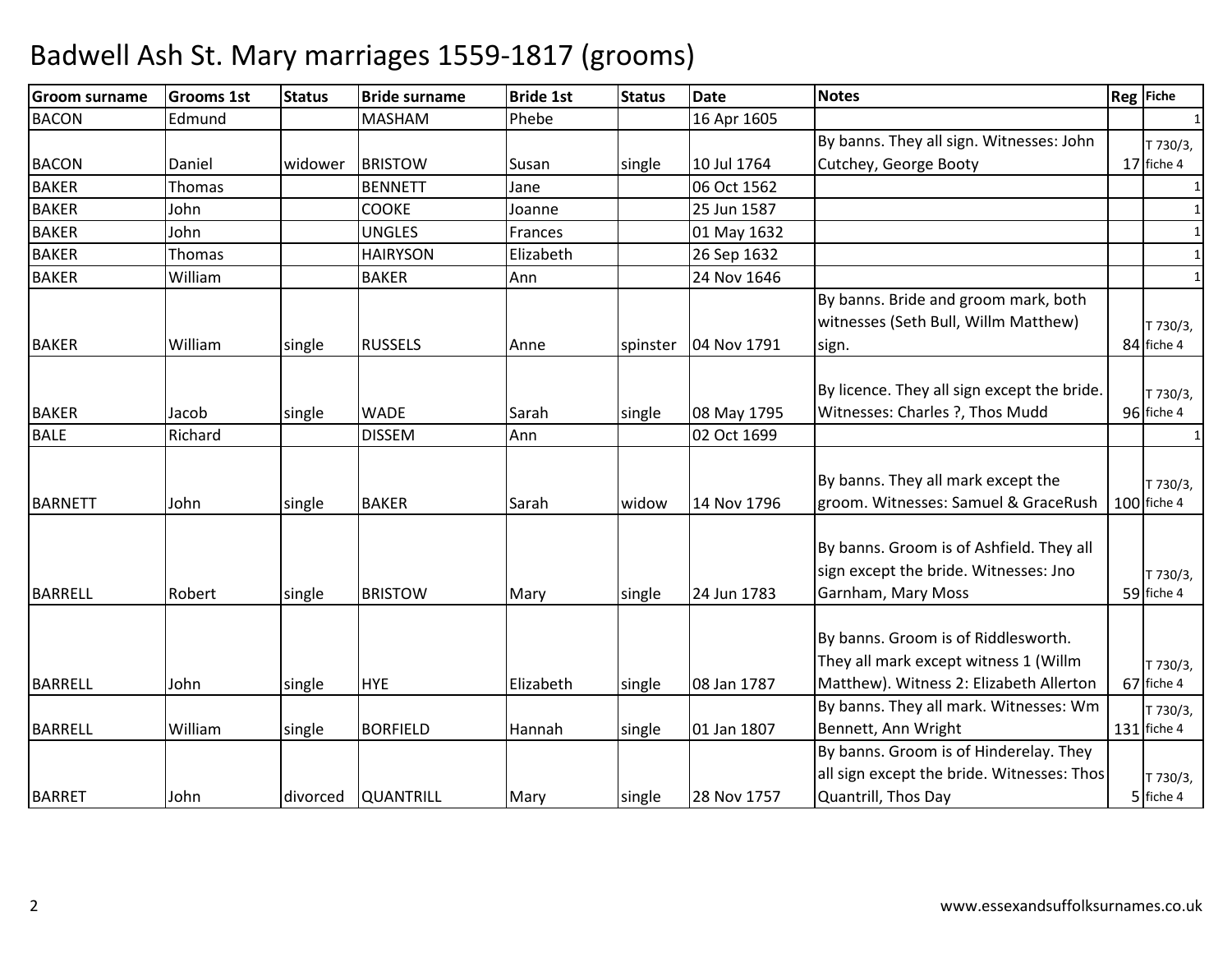| By banns. Bride and groom mark, both    |                                                                                                                                                         |              |
|-----------------------------------------|---------------------------------------------------------------------------------------------------------------------------------------------------------|--------------|
|                                         |                                                                                                                                                         |              |
| witnesses (Robt Corbould, Daniel        |                                                                                                                                                         | T 730/3,     |
| Morley) sign.                           |                                                                                                                                                         | 22 fiche 4   |
|                                         |                                                                                                                                                         | $\mathbf{1}$ |
|                                         |                                                                                                                                                         | $\mathbf{1}$ |
|                                         |                                                                                                                                                         | 1            |
|                                         |                                                                                                                                                         | $\mathbf{1}$ |
| By banns. Groom is of Mellis. Bride and |                                                                                                                                                         |              |
| groom mark, both witnesses (Alex.       |                                                                                                                                                         | T 730/3,     |
| Latham, Wm Matthew) sign.               |                                                                                                                                                         | 15 fiche 4   |
|                                         |                                                                                                                                                         | 1            |
|                                         |                                                                                                                                                         | 1            |
|                                         |                                                                                                                                                         | $\mathbf{1}$ |
|                                         |                                                                                                                                                         |              |
| By banns. Groom is of Combs, Suffolk.   |                                                                                                                                                         |              |
| Bride and groom mark, both witnesses    |                                                                                                                                                         |              |
| sign. Groom's marital status not given. |                                                                                                                                                         | T 730/3,     |
| Witnesses: Thos Day, Willm Matthew      |                                                                                                                                                         | 60 fiche 4   |
|                                         |                                                                                                                                                         | 1            |
|                                         |                                                                                                                                                         | $\mathbf{1}$ |
|                                         |                                                                                                                                                         | $\mathbf{1}$ |
|                                         |                                                                                                                                                         | 1            |
|                                         |                                                                                                                                                         |              |
| Bride's surname not given in register   |                                                                                                                                                         | $\mathbf{1}$ |
|                                         |                                                                                                                                                         | $\mathbf{1}$ |
|                                         |                                                                                                                                                         | $\mathbf{1}$ |
|                                         |                                                                                                                                                         | $\mathbf{1}$ |
|                                         |                                                                                                                                                         | $\mathbf{1}$ |
|                                         |                                                                                                                                                         |              |
|                                         |                                                                                                                                                         |              |
|                                         |                                                                                                                                                         | T 730/3,     |
|                                         |                                                                                                                                                         | 89 fiche 4   |
|                                         |                                                                                                                                                         | $\mathbf{1}$ |
|                                         | By licence. Groom is of Ixworth Thorpe,<br>Suffolk. They all sign except the groom.<br>Witnesses: John Moss, George Everett.<br>Bride's name not given. |              |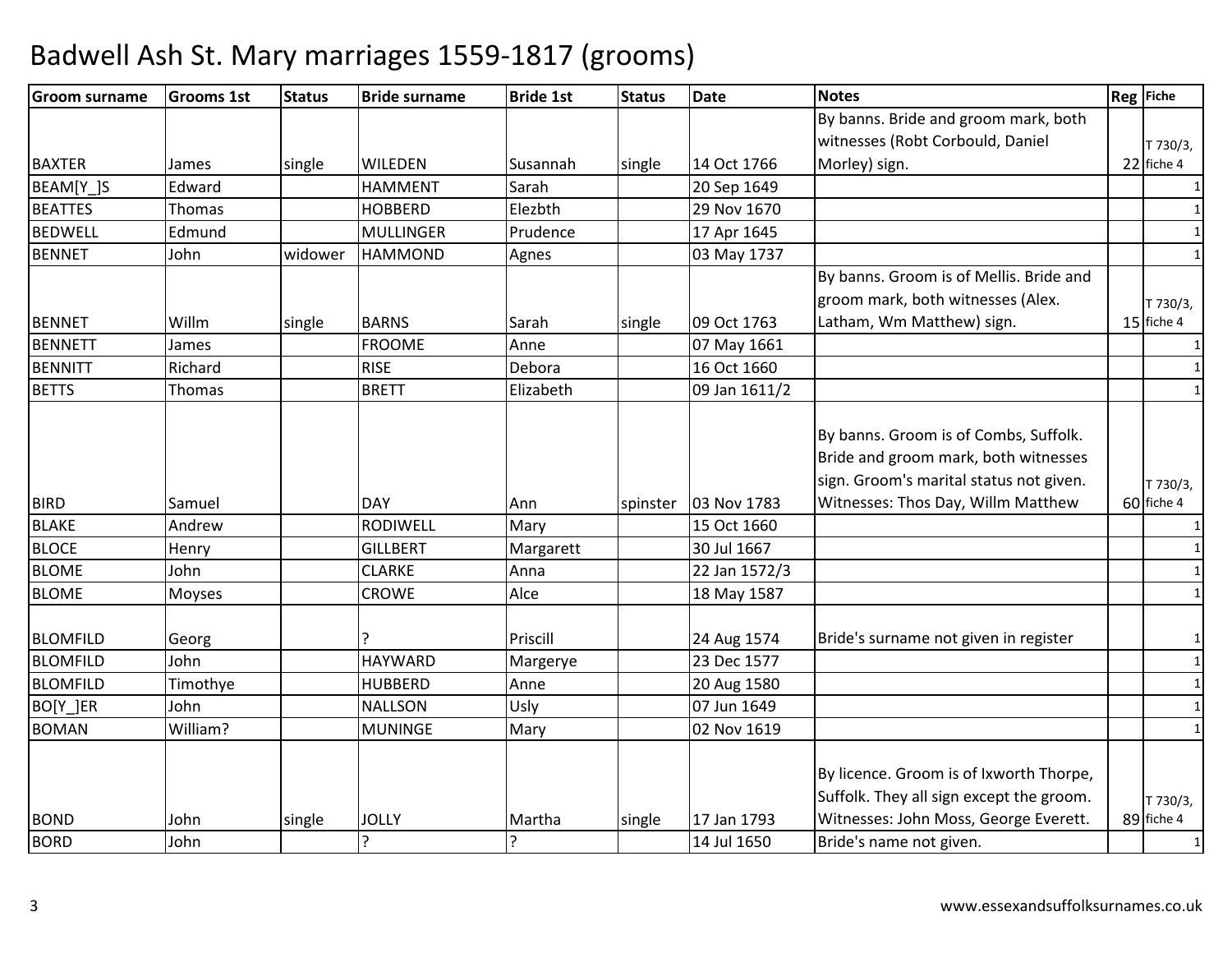| <b>Groom surname</b> | <b>Grooms 1st</b> | <b>Status</b> | <b>Bride surname</b> | <b>Bride 1st</b> | <b>Status</b> | <b>Date</b>   | <b>Notes</b>                                                                                                    | Reg Fiche             |
|----------------------|-------------------|---------------|----------------------|------------------|---------------|---------------|-----------------------------------------------------------------------------------------------------------------|-----------------------|
| <b>BOROWE</b>        | John              |               | <b>REUE</b>          | Margaret         |               | 08 Oct 1607   |                                                                                                                 |                       |
|                      |                   |               |                      |                  |               |               | By banns. Bride and groom mark, both                                                                            |                       |
|                      |                   |               |                      |                  |               |               | witnesses (Willm Matthew, Isaac                                                                                 | T 730/3,              |
| <b>BRADBROOK</b>     | Robert            | widower       | <b>HOWARD</b>        | <b>Bridget</b>   | spinster      | 23 Oct 1780   | Theobald) sign.                                                                                                 | 51 fiche 4            |
| <b>BRAMFIELD</b>     | Richard           |               | <b>SYER</b>          | Elizabeth        |               | 04 Dec 1634   |                                                                                                                 |                       |
| <b>BRAMSON</b>       | John              |               | <b>MUNING</b>        | Sarah            |               | 25 Oct 1649   |                                                                                                                 | $\mathbf{1}$          |
|                      |                   |               |                      |                  |               |               | By banns. Bride and groom mark, both                                                                            |                       |
|                      |                   |               |                      |                  |               |               | witnesses (James Rush, Robt Hubbard)                                                                            | T 730/3,              |
| <b>BREAM</b>         | William           | widower       | <b>MORTIMER</b>      | Susan            | single        | 20 Apr 1801   | sign.                                                                                                           | 109 fiche 4           |
| <b>BRET</b>          | William           |               | <b>MARKALL</b>       | Mary             |               | 04 Oct 1650   |                                                                                                                 |                       |
| <b>BRETT</b>         | Marten            |               | <b>HILL</b>          | Ester            |               | 15 Sep 1631   |                                                                                                                 |                       |
| <b>BRETT</b>         | Robart            |               | <b>BOOTMAN</b>       | Prudence         |               | 03 Oct 1703   | Groom is of Ashfield                                                                                            |                       |
| <b>BRETT</b>         | Willm             | widower       | <b>BARRELL</b>       | Agnes            | widow         | 22 Apr 1760   | By banns. Groom is of Langham. Bride<br>and groom mark, both witnesses<br>(Cornelius Brett, Saml Langham) sign. | T 730/3,<br>8 fiche 4 |
|                      |                   |               |                      |                  |               |               | By banns. They all sign. Witnesses:                                                                             | T 730/3,              |
| <b>BRETT</b>         | <b>Thos</b>       | single        | <b>HAYWARD</b>       | Ann              | single        | 09 Oct 1777   | Samuel Rush, Willm Matthew                                                                                      | 45 fiche 4            |
| <b>BRIANT</b>        | Richd.            | single        | CAR                  | Elizabeth        | single        | 31 Jul 1727   |                                                                                                                 |                       |
| <b>BRIDGES</b>       | Thomas            |               | <b>COOKE</b>         | Joanne           |               | 26 Oct 1567   |                                                                                                                 |                       |
| <b>BRIGHTE</b>       | John              |               | SPARKE               | Elizabeth        |               | 14 Oct 1645   |                                                                                                                 | $\mathbf{1}$          |
| <b>BRITTEN</b>       | John              |               | <b>BURWICKE</b>      | Anne             |               | 02 Jul 1583   |                                                                                                                 |                       |
| <b>BRONDWOOD</b>     | Frances           |               | <b>BARKER</b>        | Ales             |               | 13 Oct 1625   |                                                                                                                 |                       |
| <b>BROOKE</b>        | Robert            | single        | <b>GORE</b>          | Mary             | single        | 12 Jun 1726   |                                                                                                                 |                       |
| <b>BRUNDWOOD</b>     | <b>Frances</b>    |               | <b>HOOKES</b>        | Marian           |               | 03 Dec 1561   |                                                                                                                 |                       |
| <b>BRUTON</b>        | Joseph            | single        | <b>MULLINGER</b>     | Ann              | widow         | 15 Jun 1712   | Groom is of Ashfield Magna                                                                                      |                       |
| <b>BUCKEL</b>        | Robert            | widower       | <b>BURROUGHE</b>     | Ann              |               | 29 Jan 1683/4 | Groom is of Wetherden                                                                                           |                       |
| <b>BUCKEL</b>        | Robert            |               | <b>BUROWS</b>        | Unick            |               | 27 Apr 1695   |                                                                                                                 |                       |
| <b>BULDEN</b>        | John              |               | <b>WALLER</b>        | Susanne          |               | 24 May 1562   |                                                                                                                 |                       |
| <b>BUMPSTED</b>      | Thomas            | single        | <b>BETTS</b>         | Mary             | single        | 01 May 1712   | Groom is of Stowlangtoft                                                                                        |                       |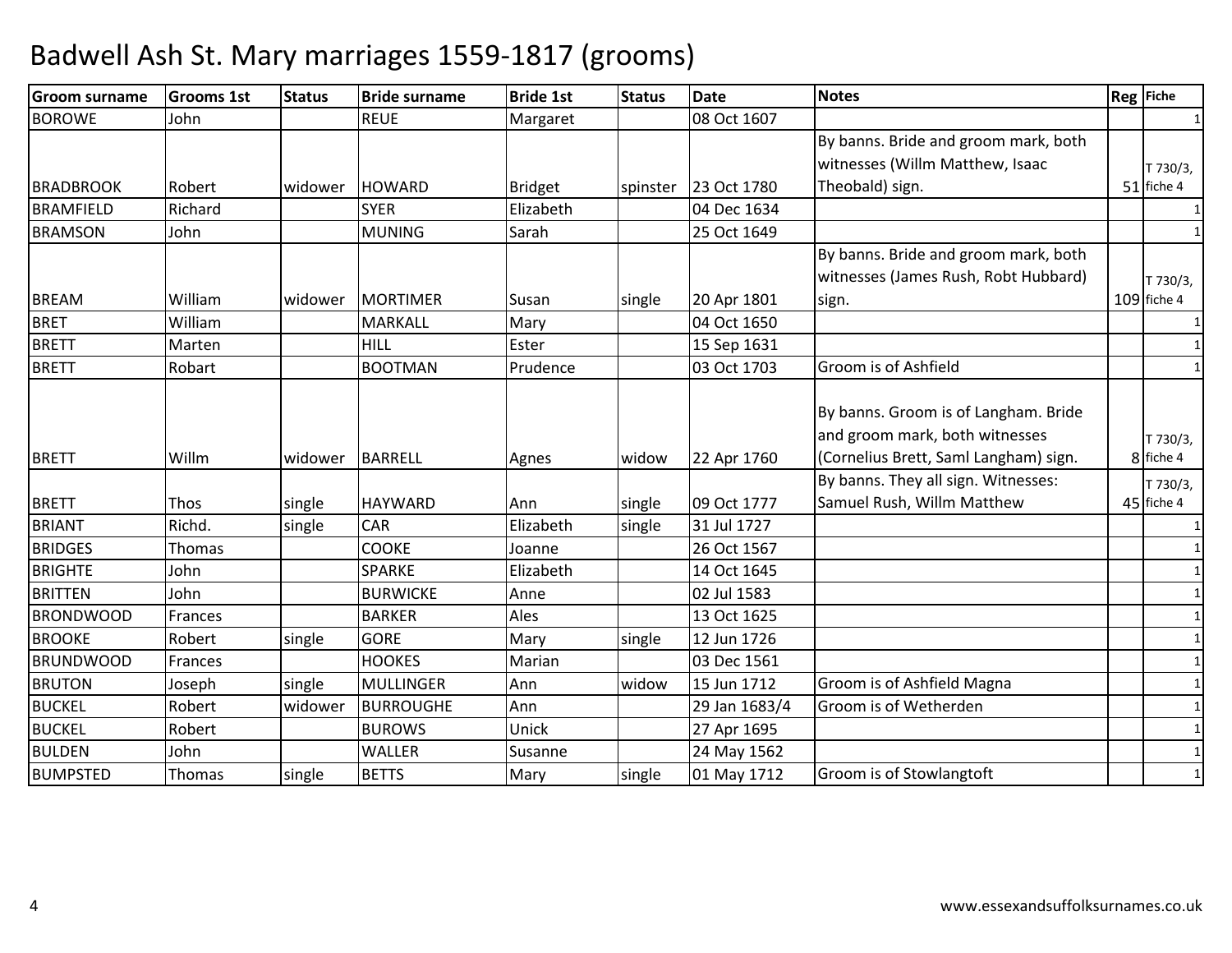| <b>Groom surname</b> | <b>Grooms 1st</b> | <b>Status</b> | <b>Bride surname</b> | <b>Bride 1st</b> | <b>Status</b> | <b>Date</b>   | <b>Notes</b>                                                                  | <b>Reg</b> Fiche |
|----------------------|-------------------|---------------|----------------------|------------------|---------------|---------------|-------------------------------------------------------------------------------|------------------|
|                      |                   |               |                      |                  |               |               |                                                                               |                  |
|                      |                   |               |                      |                  |               |               | By banns. Groom is of Langham. They all                                       |                  |
|                      |                   |               |                      |                  |               |               | mark except witness 2 (Robt Hubbard).                                         | T 730/3,         |
| <b>BURGESS</b>       | Joseph            | single        | LARGENT              | Anne             | spinster      | 13 Sep 1802   | Witness 1: Thomas Hunt                                                        | $113$ fiche 4    |
| <b>BURROWS</b>       | Charles           | single        | $[S_$ ]HA[V_]E       | Mary             | single        | 15 Oct 1734   | Groom is Stowmarket                                                           | $\mathbf{1}$     |
| <b>BUTTON</b>        | John              |               | <b>WINDWOOD</b>      | Hannah           | widow         | 20 Jun 1661   |                                                                               |                  |
| <b>CAGE</b>          | James             | single        | <b>JOLLEY</b>        | Alice            | single        | 17 Sep 1752   | By banns. Groom is of Langham                                                 |                  |
|                      |                   |               |                      |                  |               |               | By banns. Groom is of Norton. Bride and                                       |                  |
|                      |                   |               |                      |                  |               |               | groom mark, both witnesses (Saml                                              | T 730/3,         |
| <b>CALLIS</b>        | Daniel            | single        | <b>HAWKINS</b>       | Elizabeth        | single        | 27 Feb 1759   | Langham, Willm Matthew) sign.                                                 | 6 fiche 4        |
| <b>CALVER</b>        | William           |               | <b>HOWLETT</b>       | Elizabeth        |               | 30 Dec 1737   |                                                                               | 1                |
| <b>CARNOM</b>        | Tho.              |               | <b>FIER</b>          | Ha[n_]ah         | widow         | 11 Jun 1678   |                                                                               | 1                |
| <b>CARPENTER</b>     | John              |               | S[E_]LLENCE?         | Sarah            |               | 08 Oct 1645   |                                                                               | $\mathbf{1}$     |
| <b>CARTER</b>        | Bana              |               | [KR]EE               | Frances          |               | 27 Oct 1651   |                                                                               | $\mathbf{1}$     |
|                      |                   |               |                      |                  |               |               | By banns. They all mark except witness 2<br>(Robt Hubbard). Witness 1: Thomas | T 730/3,         |
| <b>CARTER</b>        | Robert            | single        | <b>SMITH</b>         | Elizabeth        | single        | 16 Oct 1800   | Garnham                                                                       | $108$ fiche 4    |
| <b>CHAMBER</b>       | Thomas            |               | PATESSON             | Catherine        |               | 20 May 1589   |                                                                               | 1                |
| <b>CHAMBERS</b>      | John              |               | <b>GODDARD</b>       | Elizabeth        |               | 09 May 1661   |                                                                               | 1                |
| <b>CHESTER</b>       | Joseph            |               | $BA[T]$ *            | Mary             |               | 30 Mar 1668   |                                                                               | 1                |
| <b>CHURCH</b>        | John              |               | <b>BANHAM</b>        | Sara             |               | 05 Aug 1634   |                                                                               | $\mathbf{1}$     |
|                      |                   |               |                      |                  |               |               | By banns. They all sign. Witnesses: John                                      | T 730/3,         |
| <b>CLAMP</b>         | John              | single        | <b>READ</b>          | Elizabeth        | widow         | 06 Sep 1791   | Moss, Willm Matthew                                                           | 81 fiche 4       |
| <b>CLARK</b>         | Thomas            | widower       | <b>BENNETT</b>       | Maria            | single        | 13 Jan 1687/8 | Groom is of Huston                                                            | $\mathbf{1}$     |
| <b>CLARK</b>         | John              |               | <b>MATHEW</b>        | Ann              |               | 17 Dec 1723   |                                                                               | $\mathbf{1}$     |
| <b>CLARKE</b>        | Roger             |               | <b>DOOE</b>          | Elizabeth        |               | 08 Mar 1563/4 |                                                                               | 1                |
| <b>CLARKE</b>        | Henry             |               | <b>CLARKE</b>        | Anne             |               | 22 Jun 1608   |                                                                               | $\mathbf{1}$     |
| <b>CLARKE</b>        | Edmond            |               | <b>BARNARD</b>       | Elizabeth        |               | 04 Sep 1616   |                                                                               | $\mathbf{1}$     |
| <b>CLARKE</b>        | Edmund            |               | <b>HASELL</b>        | Sarah            |               | 10 Sep 1646   |                                                                               | $\mathbf{1}$     |
| <b>CLARKE</b>        | Edmunt            |               | <b>BETTES</b>        | Tomzen           |               | 25 Feb 1695/6 |                                                                               | $\mathbf{1}$     |
| <b>CLARKE</b>        | John              | widower       | <b>BATES</b>         | Elizabeth        | widow         | 15 Feb 1731/2 | Groom is of Walsham le Willows                                                | $\mathbf{1}$     |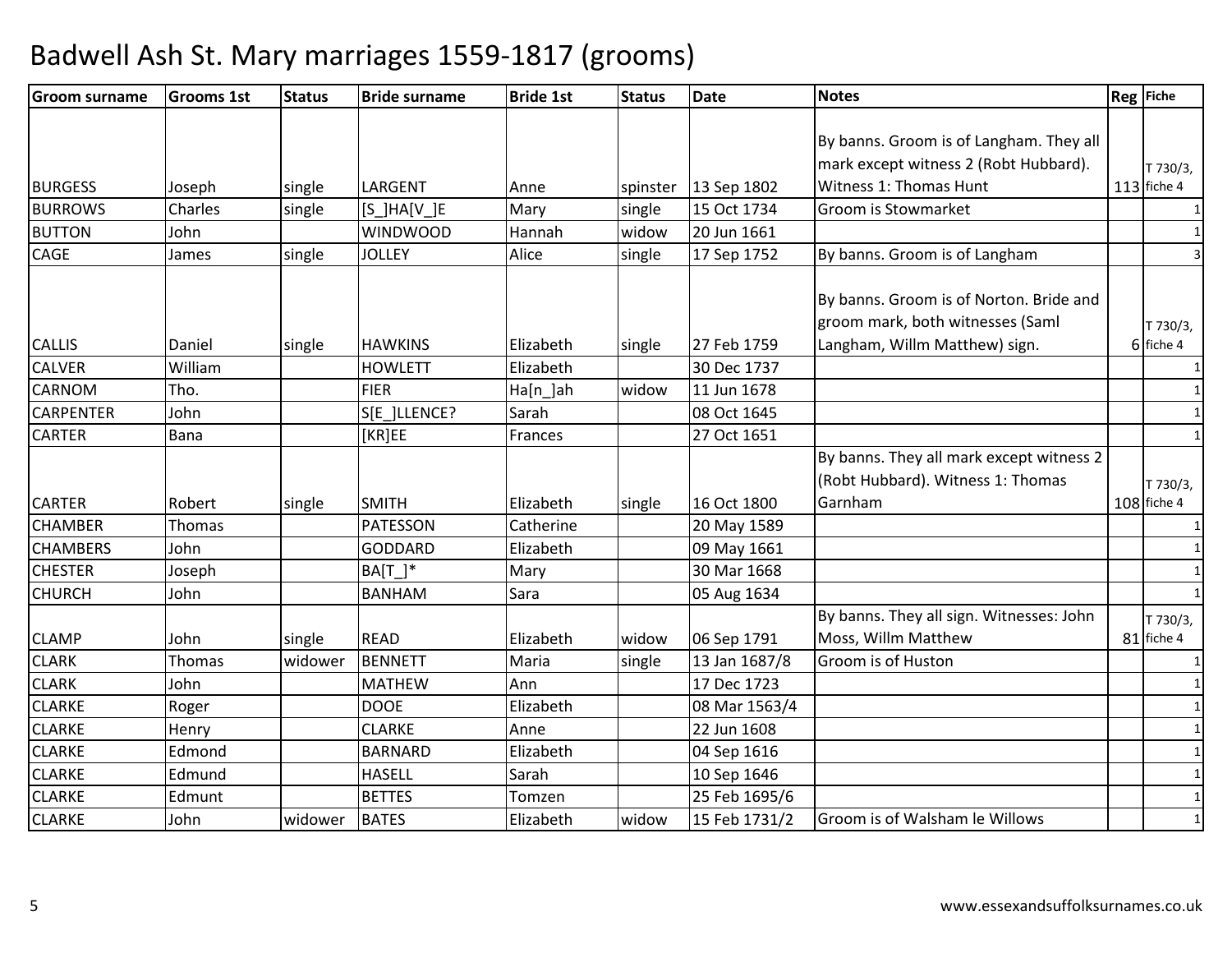| Groom surname  | <b>Grooms 1st</b> | <b>Status</b> | <b>Bride surname</b> | <b>Bride 1st</b> | <b>Status</b> | <b>Date</b>   | <b>Notes</b>                             | Reg Fiche    |
|----------------|-------------------|---------------|----------------------|------------------|---------------|---------------|------------------------------------------|--------------|
|                |                   |               |                      |                  |               |               |                                          |              |
|                |                   |               |                      |                  |               |               | By licence. Groom is of Wetheringsett,   |              |
|                |                   |               |                      |                  |               |               | Suffolk. They all sign. Groom's marital  |              |
|                |                   |               |                      |                  |               |               | status not given in register. Witnesses: | T 730/3,     |
| <b>CLARKE</b>  | James             |               | <b>BROOKE</b>        | Frances          | single        | 05 Oct 1812   | Lucy Dixon, Edw. Adams                   | 144 fiche 4  |
|                |                   |               |                      |                  |               |               | By licence. Bride's marital status not   |              |
|                |                   |               |                      |                  |               |               | given in register. Witnesses: James      | T 730/4,     |
| <b>CLARKE</b>  | Jabez             | single        | <b>BUGG</b>          | Maria            |               | 11 May 1813   | Preston, Robt Hubbard                    | $2$ fiche 4  |
| <b>CLERKE</b>  | John              |               | $A[N]$ ES            | Frances          |               | 13 Nov 1683   |                                          |              |
|                |                   |               |                      |                  |               |               |                                          |              |
|                |                   |               |                      |                  |               |               | By licence. Groom is of Coombes,         |              |
|                |                   |               |                      |                  |               |               | Suffolk. They all sign except the groom. | T 730/3,     |
| <b>COATES</b>  | William           | single        | <b>ROSE</b>          | Dinah            | single        | 10 Nov 1790   | Witnesses: Thos Jolly, Saml Rushe.       | 77 fiche 4   |
|                |                   |               |                      |                  |               |               | By banns. Groom is of Walsham le         |              |
|                |                   |               |                      |                  |               |               | Willows. Bride and groom mark, both      |              |
|                |                   |               |                      |                  |               |               | witnesses (John Wottam?, Willm           | T 730/3,     |
| COD            | Thomas            | widower       | SEAMAN               | Mary             | widow         | 06 Dec 1785   | Matthew) sign.                           | 64 fiche 4   |
| <b>COKE</b>    | William           |               | <b>WYER</b>          | Anne             |               | 24 Sep 1617   |                                          | $\mathbf{1}$ |
| <b>COKE</b>    | Thomas            |               | <b>HUBERT</b>        | Aesle?           | widow         | 07 Dec 1649   |                                          | $\mathbf{1}$ |
| COOKE          | John              |               | ς                    | ŗ                |               | 19 May 1561   | No bride given in register               |              |
| <b>COOKE</b>   | William           |               | <b>ELYS</b>          | Joanne           |               | 19 Oct 1564   |                                          | $\mathbf{1}$ |
| <b>COOKE</b>   | Thomas            |               | <b>PAYNE</b>         | Catherine        |               | 24 Jan 1604/5 |                                          | $\mathbf{1}$ |
| <b>COOKE</b>   | Thomas            |               | <b>BUMSTED</b>       | Elizabeth        |               | 02 Jan 1703/4 |                                          | 1            |
| <b>COOPER</b>  | Robert            |               | <b>BAYDWELL</b>      | Ann              |               | 29 Nov 1650   |                                          | $\mathbf{1}$ |
|                |                   |               |                      |                  |               |               | By banns. They all sign except witness 2 |              |
|                |                   |               |                      |                  |               |               | (Richard Barnes). Witness 1: James       | T 730/3,     |
| <b>COOPER</b>  | <b>Thomas</b>     | single        | <b>QUANTRILL</b>     | Dorothy          | single        | 11 Oct 1768   | Morley                                   | 27 fiche 4   |
|                |                   |               |                      |                  |               |               | By banns. Bride and groom mark, both     |              |
|                |                   |               |                      |                  |               |               | witness (Jonathan Peach, Saml Rush)      | T 730/3,     |
| <b>CORBILL</b> | Edward            | single        | <b>SPENCER</b>       | Mary             | single        | 11 Oct 1796   | sign.                                    | 99 fiche 4   |
|                |                   |               |                      |                  |               |               | By banns. Bride and groom mark, both     |              |
|                |                   |               |                      |                  |               |               | witnesses (Elijah Elsegood, Robt         | T 730/3,     |
| <b>CORNELL</b> | Thomas            | widower       | <b>DRAKE</b>         | Sarah            | widow         | 24 Nov 1811   | Hubbard) sign.                           | 142 fiche 4  |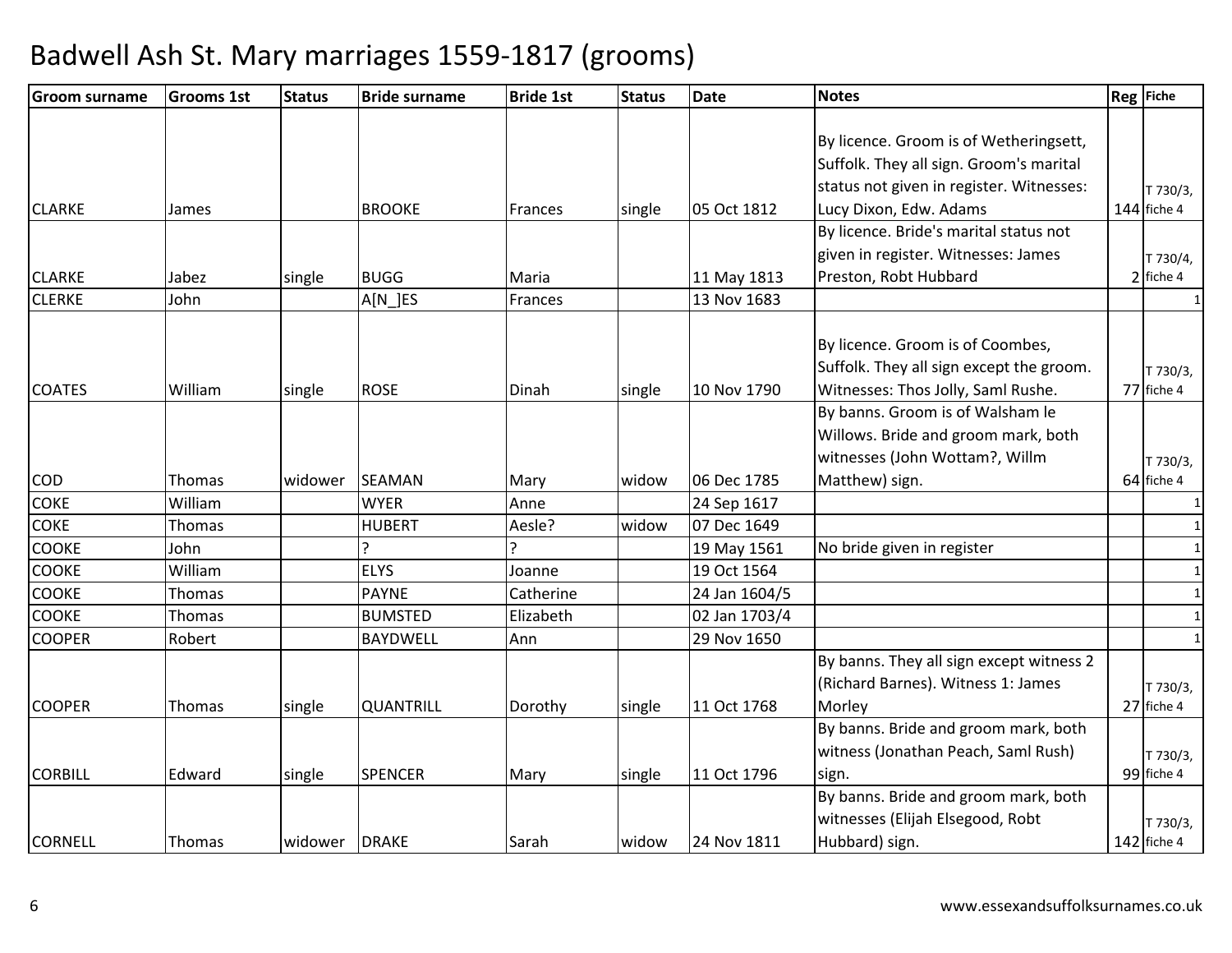| <b>Groom surname</b>      | <b>Grooms 1st</b> | <b>Status</b> | <b>Bride surname</b>          | <b>Bride 1st</b>              | <b>Status</b> | <b>Date</b>                | <b>Notes</b>                                                                                                             | Reg Fiche                              |
|---------------------------|-------------------|---------------|-------------------------------|-------------------------------|---------------|----------------------------|--------------------------------------------------------------------------------------------------------------------------|----------------------------------------|
|                           |                   |               |                               |                               |               |                            | By banns. They all mark except witness 2                                                                                 |                                        |
|                           |                   |               |                               |                               |               |                            | (Robt Brook). Witness 1: Thomas                                                                                          | T 730/3,                               |
| <b>CORNWELL</b>           | Thoams            | single        | <b>PULFORD</b>                | Elizabeth                     | widow         | 25 Dec 1787                | Williams                                                                                                                 | 69 fiche 4                             |
| <b>CORTING</b>            | Robert            |               | <b>SPARKE</b>                 | Luse                          |               | 17 Dec 1646                |                                                                                                                          |                                        |
| <b>CREMER</b>             | Randall           |               | <b>CLARKE</b>                 | Agnes                         |               | 13 Oct 1566                |                                                                                                                          | 1                                      |
| <b>CROSS</b>              | John              |               | LEECH                         | Martha                        |               | 15 Feb 1647/8              |                                                                                                                          | $\mathbf{1}$                           |
|                           |                   |               |                               |                               |               |                            | By banns. They all sign. Witnesses: Zach                                                                                 | T 730/3,                               |
| <b>CULLUM</b>             | John              | single        | SADLER                        | Susan                         | single        | 29 Jan 1810                | & Ann Pollard                                                                                                            | 136 fiche 4                            |
|                           |                   |               |                               |                               |               |                            | By licence. They all sign. Groom's<br>surname is "Muliner otherwise Cutchey".<br>Hence record duplicated in spreadsheet. | T 730/3,                               |
| <b>CUTCHEY</b>            | Bartholomew       | single        | <b>SIMPSON</b>                | Susan                         | single        | 12 Nov 1812                | Witnesses: C. Hildyard, Robt Hubbard                                                                                     | 146 fiche 4                            |
| <b>CUTTING</b>            | William           | widower       | <b>HUNT</b>                   | Anne                          | widow         | 18 Jan 1686/7              |                                                                                                                          |                                        |
| $DA[Y_{-}][D_{-}]$        | Izhaz             |               | <b>FURMAN</b>                 | Frances                       |               | 11 Nov 1650                |                                                                                                                          | $\mathbf{1}$                           |
|                           |                   |               |                               |                               |               |                            | By licence. Groom of Hepworth, bride of                                                                                  |                                        |
| <b>DALLEY</b>             | Henry             | single        | <b>EASTLING</b>               | Eliz.                         | widow         | 18 Feb 1749/50             | Cavenham                                                                                                                 | 3                                      |
| <b>DAY</b>                | Gulielmus         | single        | <b>WILLIAMS</b>               | Vine                          | single        | 12 Oct 1687                |                                                                                                                          | $\mathbf{1}$                           |
| <b>DAY</b>                | Thos              | single        | <b>MOSS</b>                   | Sarah                         | widow         | 08 Apr 1752                | By banns                                                                                                                 | 3                                      |
| DAY?                      | George            |               | COBB                          | Joane                         |               | 13 Oct 1640                |                                                                                                                          | $\mathbf{1}$                           |
| <b>DENNY</b>              | William           | single        | <b>EDGAR</b>                  | Hannah                        | single        | 12 May 1788                | By banns. Bride and groom mark, both<br>witnesses (William Bloomfield, Thomas<br>Sadler) sign.                           | T 730/3,<br>70 fiche 4                 |
| <b>DENNY</b>              | Arthur            | single        | <b>HUBBARD</b>                | Catharine                     | single        | 20 May 1803                | By banns. Groom is of Ashfield. They all<br>mark except witness 1 (Chas. White).<br>Witness 2: Warner Denny              | T 730/3,<br>119 fiche 4                |
| <b>DENT</b><br><b>DEY</b> | John<br>Robert    | single        | <b>HOVELL</b><br><b>PATLE</b> | Arabella<br>Catherine<br>Anna | minor         | 14 Oct 1768<br>13 Nov 1611 | By licence. Groom is of Langham. They<br>all sign. Witnesses: Alexander Moss,<br>William Hovell junr. The bride is 19.   | T 730/3,<br>28 fiche 4<br>$\mathbf{1}$ |
|                           |                   |               |                               |                               |               |                            |                                                                                                                          |                                        |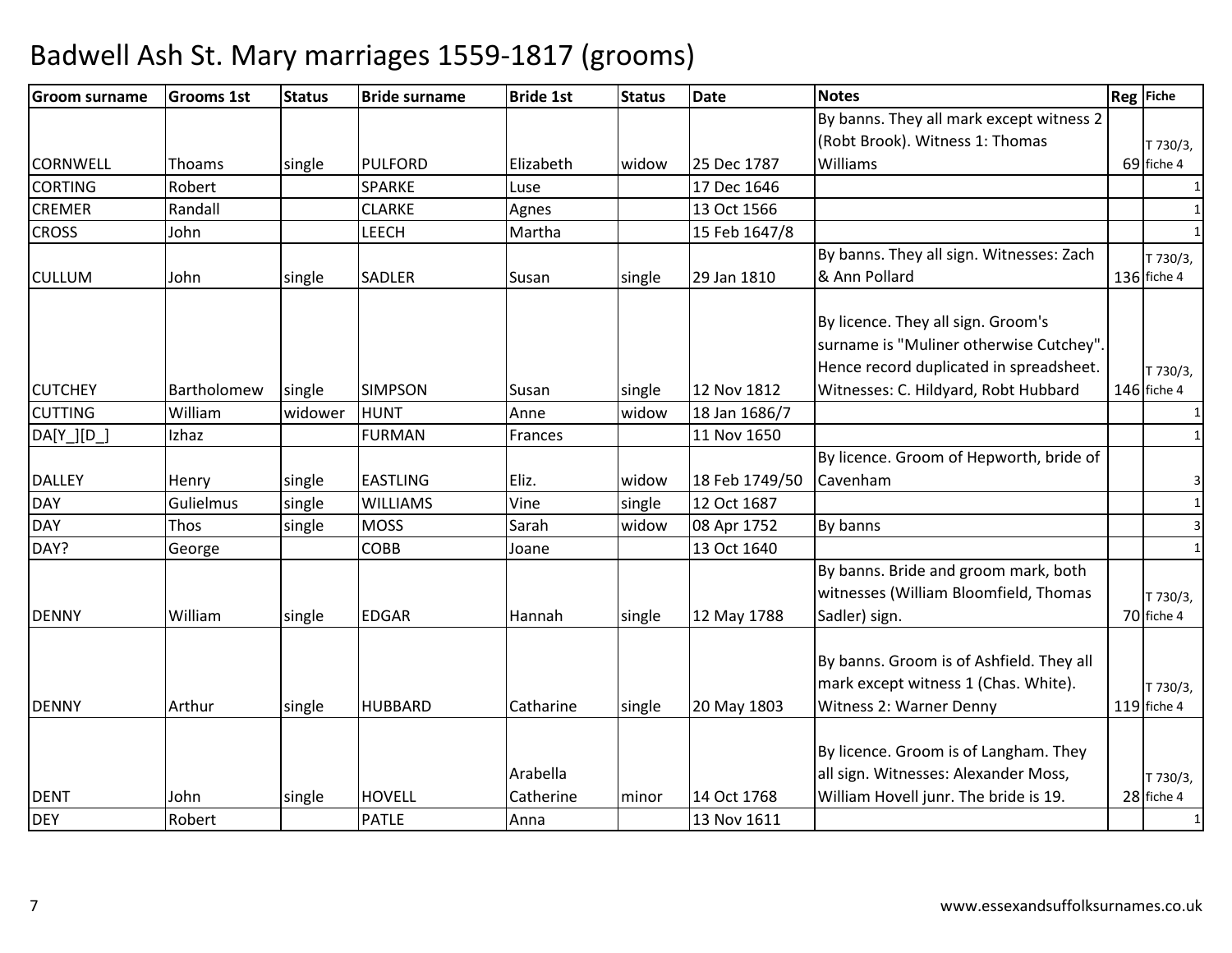| Groom surname   | <b>Grooms 1st</b> | <b>Status</b> | <b>Bride surname</b> | <b>Bride 1st</b> | <b>Status</b> | <b>Date</b> | <b>Notes</b>                                                                                                                                                                                    | Reg Fiche               |
|-----------------|-------------------|---------------|----------------------|------------------|---------------|-------------|-------------------------------------------------------------------------------------------------------------------------------------------------------------------------------------------------|-------------------------|
|                 |                   |               |                      |                  |               |             | By banns. They all mark except witness 2                                                                                                                                                        |                         |
|                 |                   |               |                      |                  |               |             | (Robt Hubbard). Only the surname                                                                                                                                                                |                         |
|                 |                   |               |                      |                  |               |             | (Diggons) of witness 1 is given in the                                                                                                                                                          | T 730/4,                |
| <b>DIGGONS</b>  | John              | single        | <b>GERMANY</b>       | Martha           | single        | 21 Jan 1813 | register - no first name.                                                                                                                                                                       | $1$ fiche 4             |
| <b>DOGGETT</b>  | Jonathan          | widower       | <b>POTTER</b>        | Rose             | single        | 06 Oct 1685 | Groom is of Gislingham                                                                                                                                                                          |                         |
| <b>DOWNINGE</b> | Barnabe           |               | <b>SMITHE</b>        | Amye             |               | 15 Apr 1583 |                                                                                                                                                                                                 |                         |
| <b>DRAKE</b>    | John              |               | <b>WHITE</b>         | Mary             |               | 11 Oct 1649 |                                                                                                                                                                                                 | $\mathbf{1}$            |
|                 |                   |               |                      |                  |               |             | By banns. Groom is of Walsham le<br>Willows. They all mark except witness 2                                                                                                                     | T 730/3,                |
| <b>DRAKE</b>    | John              | single        | <b>MATTHEW</b>       | Dorothy          | single        | 14 Nov 1791 | (Robt Barrell). Witness 1: Martha Hewitt.                                                                                                                                                       | 85 fiche 4              |
| <b>DUDE</b>     | William           |               | <b>BRIGHT</b>        | Anne             |               | 18 May 1650 |                                                                                                                                                                                                 | $\mathbf{1}$            |
| <b>DYGANES</b>  | <b>Myles</b>      |               |                      | Elizabeth        |               | 01 Oct 1621 | Bride's surname not in register.                                                                                                                                                                | 1                       |
| <b>EDWARDS</b>  | William           |               | RO <sup>*</sup> ER   | Elizabeth        |               | 26 Apr 1666 |                                                                                                                                                                                                 | $\mathbf{1}$            |
| <b>EVERARD</b>  | Robert            | single        | <b>QUANTRILL</b>     | Susan/na         | single        | 12 Nov 1771 | By licence. Groom is of Denston, Suffolk.<br>They all sign. Bride's first name is written<br>in the register as "Susan" but she signs<br>as "Susanna". Witnesses: Thos Quantrill,<br>Wm Matthew | T 730/3,<br>35 fiche 4  |
| <b>FAKES</b>    | Thomas            | widower       | <b>SYER</b>          | Mary             | single        | 29 May 1802 | By banns. They all sign except witness 1<br>(Robt Brooks). Witness 2: Robt Hubbard                                                                                                              | T 730/3,<br>112 fiche 4 |
| <b>FAYES</b>    | Joseph            | single        | PEARL                | Sarah            | single        | 13 Nov 1769 | By banns. Bride and groom mark. Both<br>witnesses (Robt Everard, Wm Matthew)<br>sign.                                                                                                           | T 730/3,<br>31 fiche 4  |
| <b>FROST</b>    | Robert            |               | <b>VINCENT</b>       | Margaret         |               | 03 Oct 1577 |                                                                                                                                                                                                 | 1                       |
| <b>FROST</b>    | Thomas            |               | <b>CARPENTER</b>     | Susan            |               | 24 Oct 1645 |                                                                                                                                                                                                 |                         |
|                 |                   |               |                      |                  |               |             | By banns. Groom is of Hepworth,<br>Suffolk. They all mark except witness 2<br>(Robt Hubbard). Witness 1: Jonathan                                                                               | T 730/3,                |
| <b>FROST</b>    | George            | single        | <b>KNIGHTS</b>       | Sarah            | single        | 18 Oct 1802 | Knights                                                                                                                                                                                         | 114 fiche 4             |
| <b>FULLER</b>   | Peter             |               | GRIBES?              | Margerye         |               | 25 Jul 1576 |                                                                                                                                                                                                 | $\mathbf{1}$            |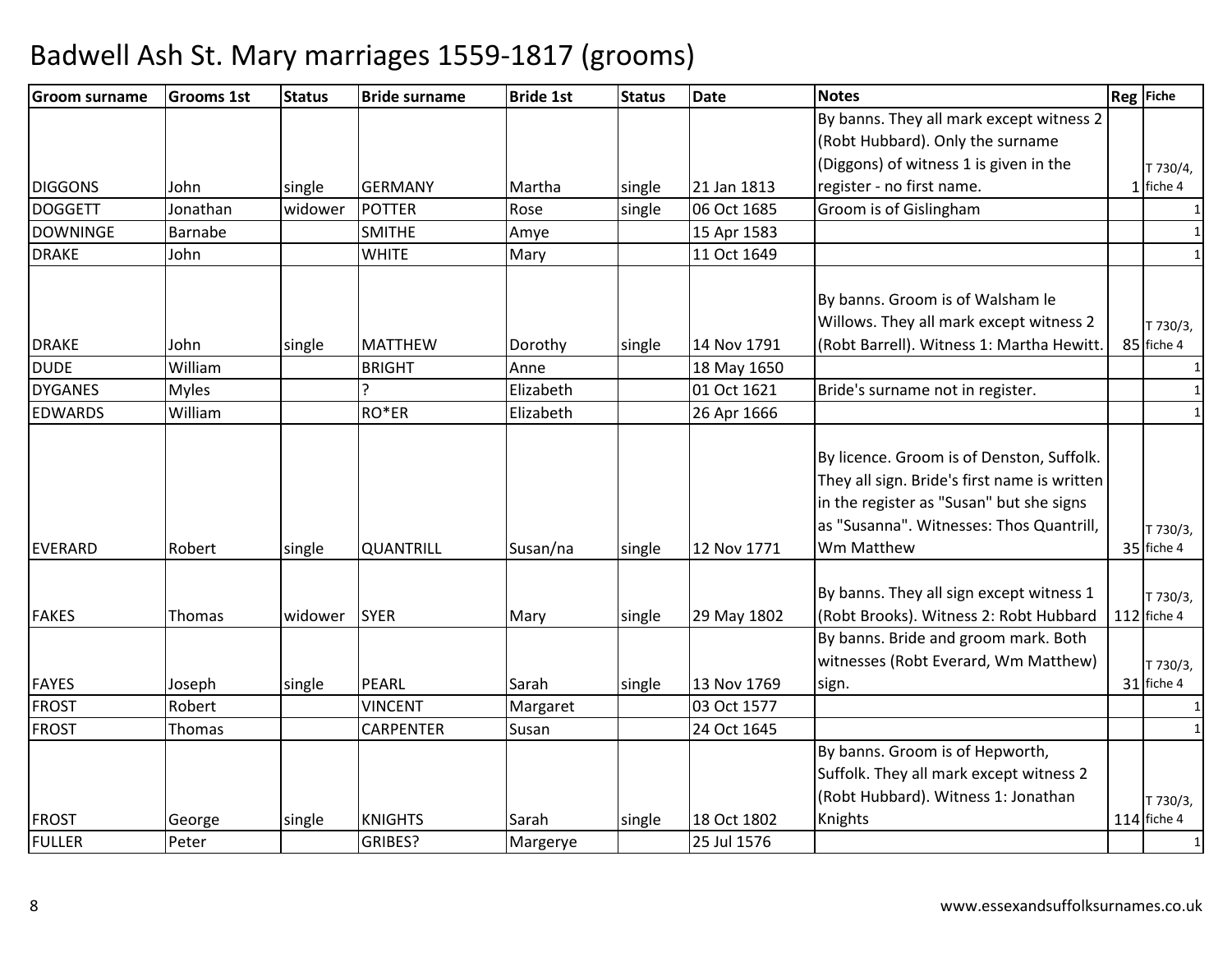| <b>Groom surname</b> | <b>Grooms 1st</b> | <b>Status</b> | <b>Bride surname</b> | <b>Bride 1st</b> | <b>Status</b> | <b>Date</b>   | <b>Notes</b>                                | Reg Fiche     |
|----------------------|-------------------|---------------|----------------------|------------------|---------------|---------------|---------------------------------------------|---------------|
| <b>FULLER</b>        | William           |               | $[B_][A_]$ RELL      | Elizabethe       |               | 12 Oct 1578   |                                             | 1             |
| <b>FULLER</b>        | William           |               | <b>REUE</b>          | Mary             |               | 25 Jun 1583   |                                             | $\mathbf{1}$  |
| <b>FULLER</b>        | Robert            |               | <b>SHEPHERD</b>      | Unica            |               | 23 Dec 1633   | Groom is of Ellmeswell                      | $\mathbf{1}$  |
| <b>FULLER</b>        | John              |               | <b>SPINKE</b>        | Susann           |               | 18 Nov 1641   |                                             | $\mathbf{1}$  |
|                      |                   |               |                      |                  |               |               | Possibly June. Entry is very faint - has it |               |
| <b>FULLER</b>        | Robt              |               | <b>BLOYS</b>         |                  |               | 05 * 1719     | been crossed out?                           | 1             |
| <b>GARNHAM</b>       | Henry             |               | <b>SMYTH</b>         | Dorathy          |               | 16 Jul 1650   |                                             | $\mathbf{1}$  |
|                      |                   |               |                      |                  |               |               | By banns. They all mark. Witnesses:         | T 730/3,      |
| <b>GARNHAM</b>       | John              | single        | <b>KNIGHTS</b>       | Elizabeth        | single        | 10 Dec 1793   | Jonathan Knights, William Munning           | 91 fiche 4    |
|                      |                   |               |                      |                  |               |               | By banns. They all mark. Witnesses: John    | T 730/3,      |
| <b>GARNHAM</b>       | Thomas            | single        | PERKINGTON           | Mary             | single        | 01 Nov 1798   | Garnham, James Limmiss                      | $102$ fiche 4 |
|                      |                   |               |                      |                  |               |               | By banns. They all mark except witness 2    |               |
|                      |                   |               |                      |                  |               |               | (Robt Hubbard). Witness 1: Thomas           | T 730/3,      |
| <b>GARNHAM</b>       | John              | widower       | <b>HUNT</b>          | Elizabeth        | single        | 20 Sep 1803   | Garnham                                     | 120 fiche 4   |
| <b>GEFFERYE</b>      | Thoams            |               | <b>FIRMAGE</b>       | Elizaebethe      |               | 23 Feb 1580/1 |                                             |               |
| <b>GERROOD</b>       | Jno               | single        | <b>COOK</b>          | Sarah            | spinster      | 01 Feb 1742/3 | By banns                                    | $\mathbf{1}$  |
| <b>GILBIRAD</b>      | Samawell          |               | PATTR KE             | Matthea          |               | 04 Apr 1675   |                                             | 1             |
| <b>GILLBERT</b>      | William           |               | SEAMAN               | Mary             |               | 26 Oct 1665   |                                             | $\mathbf{1}$  |
|                      |                   |               |                      |                  |               |               | By banns. Bride and groom mark, both        |               |
|                      |                   |               |                      |                  |               |               | witnesses sign. The witnesses are Wm        | T 730/3,      |
| <b>GINN</b>          | Henry             | single        | <b>MORLEY</b>        | Ann              | single        | 10 Sep 1769   | Matthew junior and senior.                  | 30 fiche 4    |
|                      |                   |               |                      |                  |               |               |                                             |               |
|                      |                   |               |                      |                  |               |               | By banns. Groom is of Ellmeswell. They      |               |
|                      |                   |               |                      |                  |               |               | all sign except witness 1 (Willm            | T 730/3,      |
| <b>GODDARD</b>       | Edmund            | single        | <b>CUTCHIN</b>       | Mary             | single        | 16 May 1774   | Matthew). Witness 2: William Steward        | 41 fiche 4    |
|                      |                   |               |                      |                  |               |               | By licence. Bride is of Elmswell. They all  |               |
|                      |                   |               |                      |                  |               |               | sign. Witnesses: John Goddard, William      | T 730/3,      |
| <b>GODDARD</b>       | John              | single        | <b>OSBORNE</b>       | Jane             | single        | 24 Dec 1795   | Cook                                        | 98 fiche 4    |
|                      |                   |               |                      |                  |               |               | By banns. They all mark except witness 2    |               |
|                      |                   |               |                      |                  |               |               | (Charles Hubbard). Witness 1: Geoffrey      | T 730/4,      |
| <b>GODDARD</b>       | William           | single        | <b>RUSH</b>          | Jane             | widow         | 01 Aug 1815   | Carter                                      | 5 fiche 4     |
| <b>GOFFE</b>         | Thomas            |               | MAY                  | Mary             |               | 01 Jan 1651/2 |                                             | 1             |
| <b>GOOCH</b>         | Edmond            |               | <b>CUTTER</b>        | Elizabeth        |               | 21 Feb 1660/1 |                                             | $\mathbf{1}$  |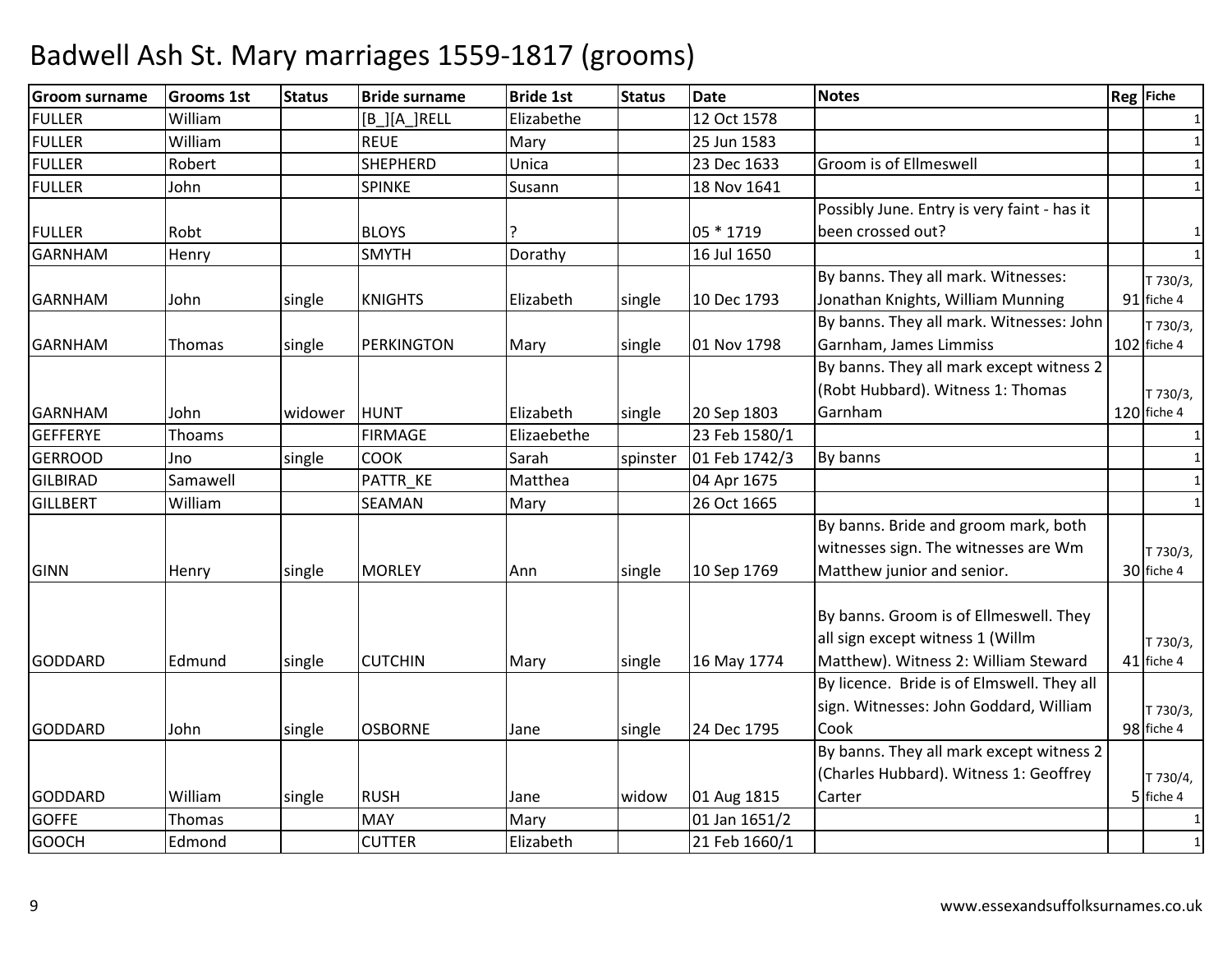| <b>Groom surname</b> | <b>Grooms 1st</b> | <b>Status</b> | <b>Bride surname</b> | <b>Bride 1st</b> | <b>Status</b> | <b>Date</b>    | <b>Notes</b>                              | Reg Fiche    |
|----------------------|-------------------|---------------|----------------------|------------------|---------------|----------------|-------------------------------------------|--------------|
|                      |                   |               |                      |                  |               |                |                                           |              |
|                      |                   |               |                      |                  |               |                | By licence. Bride is of Langham. Bride    |              |
|                      |                   |               |                      |                  |               |                | and groom mark, both witnesses (Robt      | T 730/3,     |
| <b>GOOD</b>          | John              | single        | SERGEANT             | Ann              | widow         | 07 Jul 1767    | Corbould, Wm Matthew) sign.               | 24 fiche 4   |
| <b>GOONES</b>        | Thomas            | widower       | [RP]ATMAN            | Sarah            |               | 29 Sep 1699    | Groom is of Stanton                       |              |
| <b>GOUCHE</b>        | Henry             |               | <b>COOKE</b>         | Dorithe          |               | 17 Nov 1594    |                                           | $\mathbf{1}$ |
|                      |                   |               |                      |                  |               |                | By banns. They all sign. Witnesses:       | T 730/3,     |
| <b>GRAY</b>          | George            | single        | <b>JOLLY</b>         | <b>Mary Anne</b> | single        | 08 Sep 1809    | Jonathan Peach, Diana Rush                | 134 fiche 4  |
| <b>GRENE</b>         | Robert            |               | <b>HARISONE</b>      | Alce             |               | 25 Sep 1563    |                                           | 1            |
| H[AO]W               | William           | widower       | [P_][A_][LT]TRUM     | Elizabeth        | widow         | 15 Apr 1735    |                                           | 1            |
| <b>HAMMENT</b>       | John              |               | <b>B ARTT</b>        | Frances          |               | 16 Nov 1660    |                                           | $\mathbf{1}$ |
| <b>HAMMOND</b>       | Frances           |               | <b>TILLET</b>        | Catherine        |               | 25 Oct 1568    |                                           | $\mathbf{1}$ |
| <b>HARRISONNE</b>    | Edward            |               | <b>BAKER</b>         | Elizabethe       |               | 19 Oct 1604    |                                           | $\mathbf{1}$ |
|                      |                   |               |                      |                  |               |                |                                           |              |
|                      |                   |               |                      |                  |               |                | By banns. Groom is of Thelnetham. Bride   |              |
|                      |                   |               |                      |                  |               |                | and groom mark, both witnesses (Robt      | T 730/3,     |
| <b>HART</b>          | Thomas            | single        | <b>TILLET</b>        | Martha           | single        | 21 Jan 1765    | Corbould, Wm Matthew) sign.               | 19 fiche 4   |
| <b>HARTE</b>         | Thomas            |               | <b>PAMENT</b>        | Mary             |               | 11 Oct 1620    |                                           | $\mathbf{1}$ |
| <b>HARVEY</b>        | Robt.             | single        | <b>WRIGHT</b>        | Esther           | single        | 05 Nov 1716    |                                           | 1            |
| <b>HARVEY</b>        | Thomas            | single        | <b>REYNOLDS</b>      | Elizabeth        | single        | 06 Feb 1749/50 | By banns                                  | 3            |
| <b>HASTED</b>        | John              |               | <b>CARTER</b>        | Elizabeth        |               | 04 Jun 1652    |                                           | 1            |
| <b>HAVLLOCK</b>      | Thomas            |               | PATRACK              | Rebecah          |               | 07 Oct 1684    |                                           | $\mathbf{1}$ |
| <b>HAWES</b>         | Thomas            |               | <b>QUARRY</b>        | Sarah            |               | 16 Apr 1649    |                                           | $\mathbf{1}$ |
| <b>HAWES</b>         | William           | single        | <b>LUMES</b>         | Sarah            | single        | 02 Oct 1721    |                                           | $\mathbf{1}$ |
|                      |                   |               |                      |                  |               |                | By banns. Groom's marital status not      |              |
| <b>HAWES</b>         | John              |               | <b>FARRINGTON</b>    | Ann              | widow         | 30 Sep 1746    | given. He is of Hunston                   | 1            |
|                      |                   |               |                      |                  |               |                | By banns. Bride and groom mark, both      |              |
|                      |                   |               |                      |                  |               |                | witnesses (Willm Matthew, John            | T 730/3,     |
| <b>HAWES</b>         | John              | single        | <b>COPPING</b>       | Abigail          | single        | 12 Oct 1790    | Sumers) sign.                             | 75 fiche 4   |
|                      |                   |               |                      |                  |               |                |                                           |              |
|                      |                   |               |                      |                  |               |                | By licence. They all sign. Groom is a     |              |
|                      |                   |               |                      |                  |               |                | private in the Suffolk Militia (Western). | T 730/3,     |
| <b>HAYWARD</b>       | Zachariah         | single        | <b>HUBBARD</b>       | Mary             | single        | 27 Nov 1803    | Witnesses: Susan Hayward, Jabez Clarke    | 121 fiche 4  |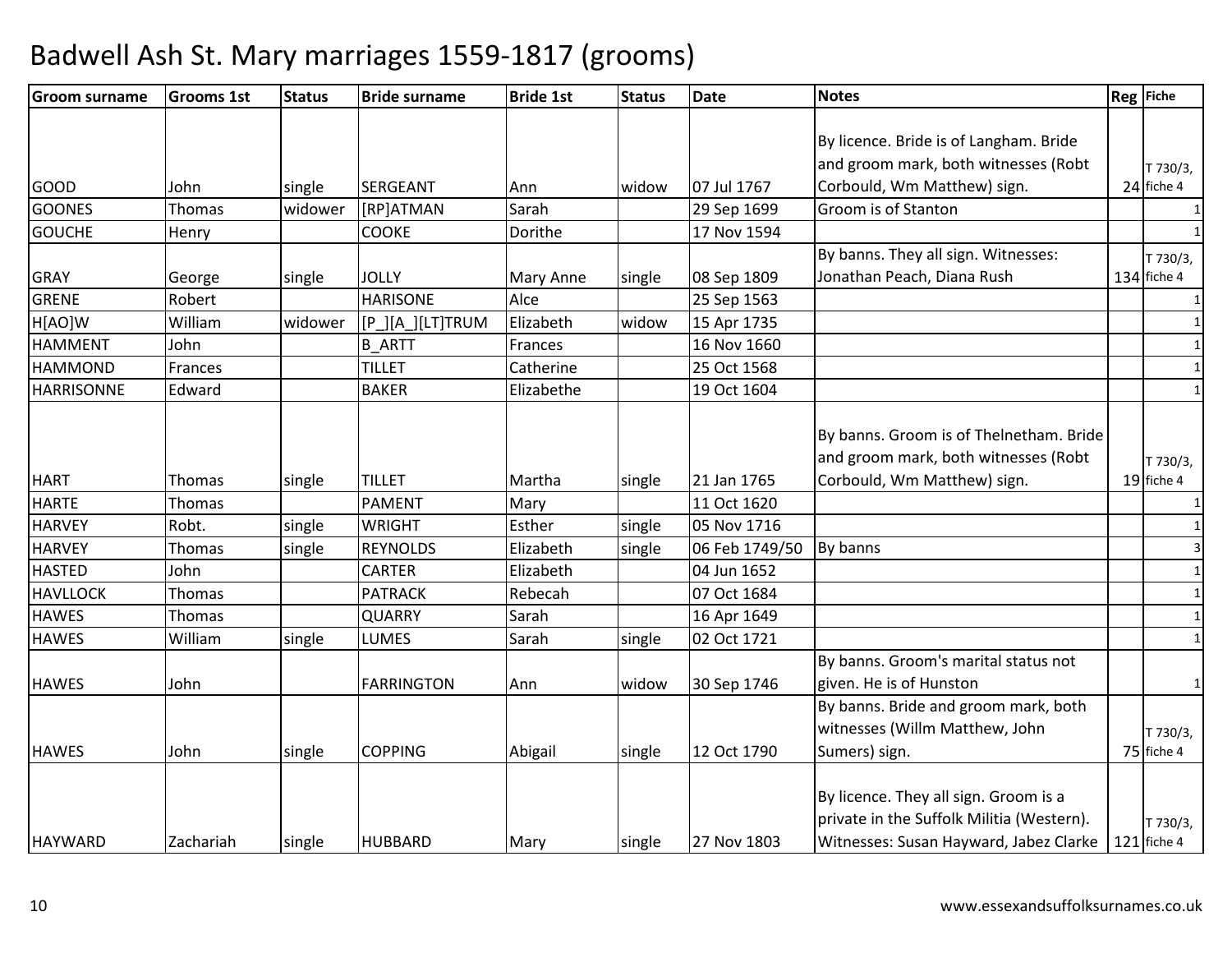| <b>Groom surname</b>  | <b>Grooms 1st</b> | <b>Status</b> | <b>Bride surname</b>  | <b>Bride 1st</b>   | <b>Status</b> | <b>Date</b>   | <b>Notes</b>                                                                                                                                                 | Reg Fiche              |
|-----------------------|-------------------|---------------|-----------------------|--------------------|---------------|---------------|--------------------------------------------------------------------------------------------------------------------------------------------------------------|------------------------|
| <b>HAYWOOD</b>        | Obadiah           |               | <b>FULLER</b>         | Martha             |               | 06 Oct 1604   |                                                                                                                                                              | 1                      |
| <b>HETH</b>           | Robert            |               | <b>SMYTH</b>          | Elizabeth          |               | 28 Oct 1607   |                                                                                                                                                              | 1                      |
| HEY[F_]ER             | Gefferye          |               | <b>GARDNER</b>        | Martha             |               | 24 Sep 1565   |                                                                                                                                                              | $\mathbf{1}$           |
|                       |                   |               |                       |                    |               |               | By banns. Bride and groom mark, both                                                                                                                         |                        |
|                       |                   |               |                       |                    |               |               | witnesses (Robt Hubbard, James Rush)                                                                                                                         | T 730/3,               |
| <b>HIARD</b>          | William           | single        | <b>HAUTEN</b>         | Frances            | single        | 11 Oct 1805   | sign.                                                                                                                                                        | 127 fiche 4            |
| HILL                  | Willyam           |               | $[R_$ $ALY$           | Elizabeth          |               | 16 Nov 1634   |                                                                                                                                                              | 1                      |
| HILL                  | Richard           | single        | <b>CLARK</b>          | Mary               | single        | 01 May 1712   | Groom is of Walsham le Willows                                                                                                                               |                        |
| HO <sup>*</sup> [K_]N | William           |               | <b>DAYNS</b>          | Anne               |               | 02 Aug 1649   |                                                                                                                                                              | $\mathbf{1}$           |
| $HO[W_$               | Robert            |               | <b>BYNGE</b>          | Mary               |               | 30 Oct 1666   |                                                                                                                                                              | $\mathbf{1}$           |
| <b>HOLDIN</b>         | John              |               | <b>LAST</b>           | Jane               |               | 27 Sep 1642   |                                                                                                                                                              | $\mathbf{1}$           |
| <b>HOLMES</b>         | Edvardus          | single        | GARNUM                | Elizabetha         | single        | 09 Jan 1687/8 | Bride is of Fakenham                                                                                                                                         | $\mathbf{1}$           |
| HOMES?                | John              |               | MARKALL               | Margarett          |               | 20 Sep 1645   |                                                                                                                                                              | 1                      |
| <b>HOUEL</b>          | Fransies          |               | <b>CLARK</b>          | Mary               | widow         | 06 Feb 1721/2 |                                                                                                                                                              | $\mathbf{1}$           |
| <b>HOVELL</b>         | William           | single        | <b>PEPPEN</b>         | <b>Betty Grace</b> | single        | 27 Sep 1767   | By licence. Bride is of Woodbridge,<br>Suffolk. They all sign. The groom is<br>William Hovell junr. Witnesses: Elizabeth<br>La[w_][lk]ew, William Moss junr. | T 730/3,<br>26 fiche 4 |
| <b>HOW</b>            | Robert            |               | $[C_l][U_lTT[M_l]ER]$ | Susan              |               | 07 Sep 1667   |                                                                                                                                                              |                        |
| <b>HOW</b>            | Thomas            | widower       | SPARROW               | Elizabeth          | single        | 06 Dec 1782   | By banns. They all mark except witness 1<br>(Willm Matthew). Witness 2: Joseph<br>Sparrow                                                                    | T 730/3,<br>58 fiche 4 |
| <b>HUBARD</b>         | Will.             |               | <b>SWANN</b>          | $[J_]$ ren         |               | 02 Apr 1678   |                                                                                                                                                              | $\mathbf{1}$           |
| <b>HUBBARD</b>        | Charles           | single        | <b>COOPER</b>         | Esther             | single        | 12 Oct 1790   | By banns. Groom is of Walsham le<br>Willows. They all sign except the groom.<br>Witnesses: Willm Matthew, John Sumers                                        | T 730/3,<br>76 fiche 4 |
|                       |                   |               |                       |                    |               |               | By banns. They all sign. Witnesses:                                                                                                                          | T 730/3,               |
| <b>HUBBARD</b>        | Charles           | single        | <b>PRESTON</b>        | Mary               | single        | 30 May 1809   | Thomas True, Robt Hubbard                                                                                                                                    | 133 fiche 4            |
| <b>HUDSON</b>         | Edward            |               | <b>PARKER</b>         | Anne               |               | 18 Nov 1628   |                                                                                                                                                              |                        |
| <b>HUGHE</b>          | Robert            |               | <b>VINSENT</b>        | Mary               |               | 31 Jul 1684   |                                                                                                                                                              | $\mathbf{1}$           |
| <b>HUNT</b>           | Benjamin          | widower       | <b>CARTER</b>         | Sarah              | widow         | 15 Jun 1730   | Groom is Ashfield                                                                                                                                            |                        |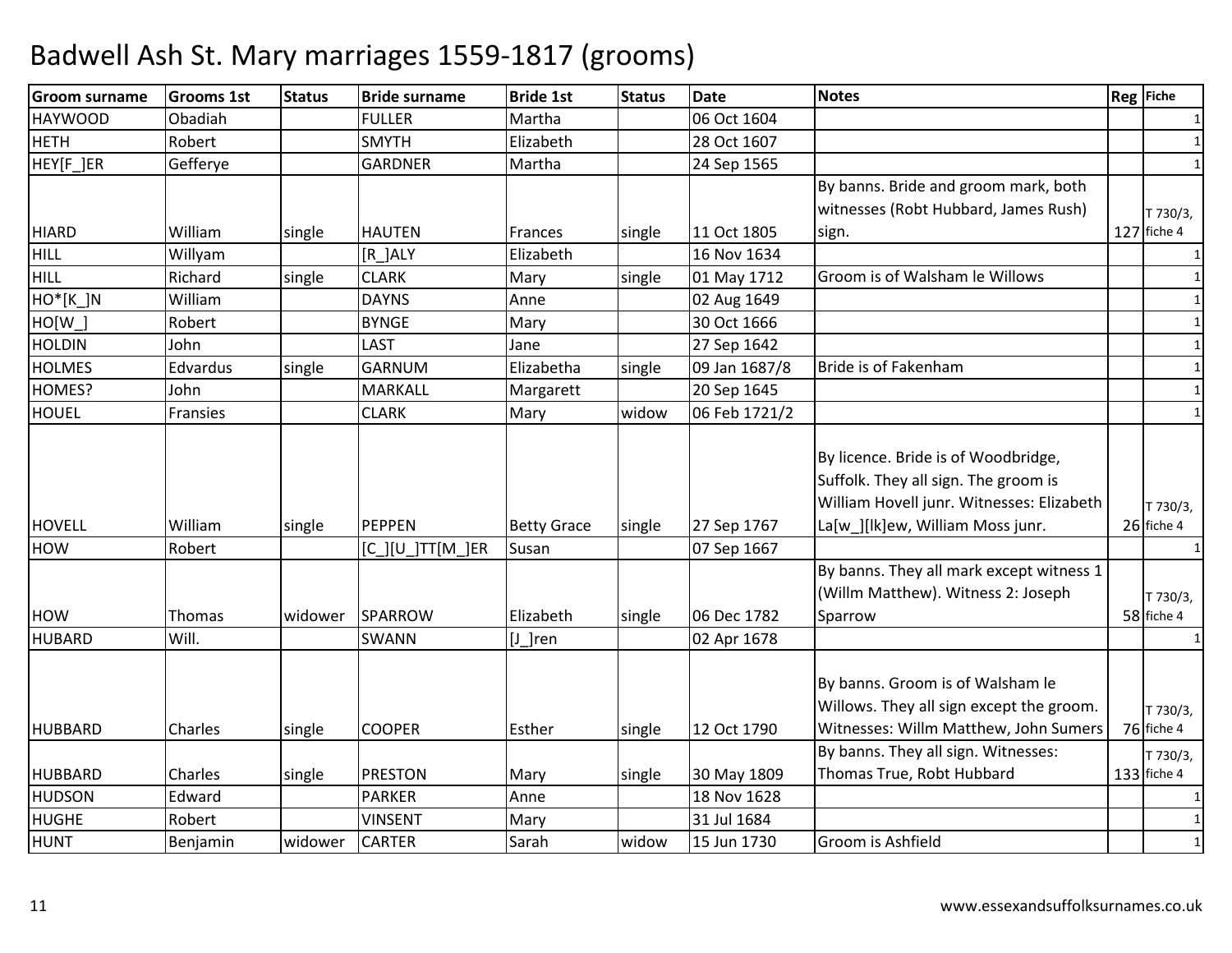| <b>Groom surname</b> | <b>Grooms 1st</b> | <b>Status</b> | <b>Bride surname</b> | <b>Bride 1st</b> | <b>Status</b> | <b>Date</b> | <b>Notes</b>                             | Reg Fiche              |
|----------------------|-------------------|---------------|----------------------|------------------|---------------|-------------|------------------------------------------|------------------------|
|                      |                   |               |                      |                  |               |             | By banns. Bride and groom mark, both     |                        |
|                      |                   |               |                      |                  |               |             | witnesses (Thomas Trew, Robt Hubbard)    | T 730/3,               |
| <b>HUNT</b>          | Thomas            | widower       | LARGENT              | Sarah            | single        | 30 Sep 1799 | sign.                                    | 105 fiche 4            |
|                      |                   |               |                      |                  |               |             | By banns. They all mark. Witnesses:      | T 730/4,               |
| <b>HUNT</b>          | Edward            | single        | <b>PAWSEY</b>        | Mary             | single        | 16 Feb 1815 | Harriet Pulford, Charles Hubbard         | 4 fiche 4              |
|                      |                   |               |                      |                  |               |             | Groom is of Bomden?, bride is of         |                        |
| <b>JOHNSEN</b>       | Eden?             |               | <b>STEBBEN</b>       | Mary             |               | 30 Sep 1634 | Ixworth                                  |                        |
|                      |                   |               |                      |                  |               |             |                                          |                        |
|                      |                   |               | <b>FOULGER</b>       | Sarah            |               |             | By banns. They all mark except witness 2 | T 730/3,<br>37 fiche 4 |
| <b>KEEBLE</b>        | John              | widower       |                      |                  | single        | 03 Aug 1772 | (Willm Matthew). Witness 1: John Franks  |                        |
| <b>KETTELL</b>       | John              |               | <b>BRUNDWOOD</b>     | Rebecca          |               | 17 Oct 1651 |                                          | $\mathbf{1}$           |
| <b>KETTELLBOROW</b>  | <b>Duke</b>       |               | <b>SYER</b>          | Em               |               | 27 Mar 1649 |                                          | $\mathbf{1}$           |
| LALHAM               | Marks             |               | <b>DAY</b>           | Anne             |               | 12 Sep 1636 |                                          | $\mathbf{1}$           |
|                      |                   |               |                      |                  |               |             | By banns. They all mark except witness 2 |                        |
|                      |                   |               |                      |                  |               |             | (Susannah Sadler). Witness 1: Jams       | T 730/3,               |
| LAST                 | James             | single        | <b>POLLARD</b>       | Susan            | single        | 31 Dec 1807 | Cullum                                   | 132 fiche 4            |
| LEAVELL              | Edmund            |               | <b>MARTINE</b>       | Mary             |               | 03 Oct 1651 |                                          | $\mathbf{1}$           |
|                      |                   |               |                      |                  |               |             |                                          |                        |
|                      |                   |               |                      |                  |               |             | By banns. They all mark except witness 1 | T 730/3,               |
| <b>LIMMISS</b>       | James             | single        | <b>GARNHAM</b>       | Anne             | single        | 10 Dec 1793 | (Willm Matthew). Witness 2: Caleb Mully  | 92 fiche 4             |
| LORD                 | John              |               | LANE                 | Ann              |               | 05 Apr 1648 |                                          | $\mathbf{1}$           |
| <b>LUKAS</b>         | John              |               | <b>COTTON</b>        | Elizabethe       |               | 08 Nov 1585 |                                          |                        |
| <b>MADDER</b>        | John              |               | <b>BURCHAM?</b>      | Frances          |               | Feb 1642/3  |                                          | $\mathbf{1}$           |
| <b>MALLOWES</b>      | Thomas            |               | <b>GOOCH</b>         | Mary             |               | 04 Sep 1649 |                                          | $\mathbf{1}$           |
| <b>MANINGE</b>       | John              |               | <b>FOSTER</b>        | Marget           |               | 18 Oct 1624 |                                          |                        |
|                      |                   |               |                      |                  |               |             |                                          |                        |
|                      |                   |               |                      |                  |               |             | By banns. Groom is of Ashfield Magna.    |                        |
|                      |                   |               |                      |                  |               |             | They all mark except witness 2 (Willm    | T 730/3,               |
| <b>MANISTER</b>      | John              | single        | <b>CORBILL</b>       | Rebecca          | spinster      | 20 Jan 1794 | Matthew). Witness 1: James Turner        | 93 fiche 4             |
| <b>MANN</b>          | Robertus          | single        | <b>HOLDING</b>       | Elizabetha       | single        | 12 Jun 1687 | Groom is of Huston                       |                        |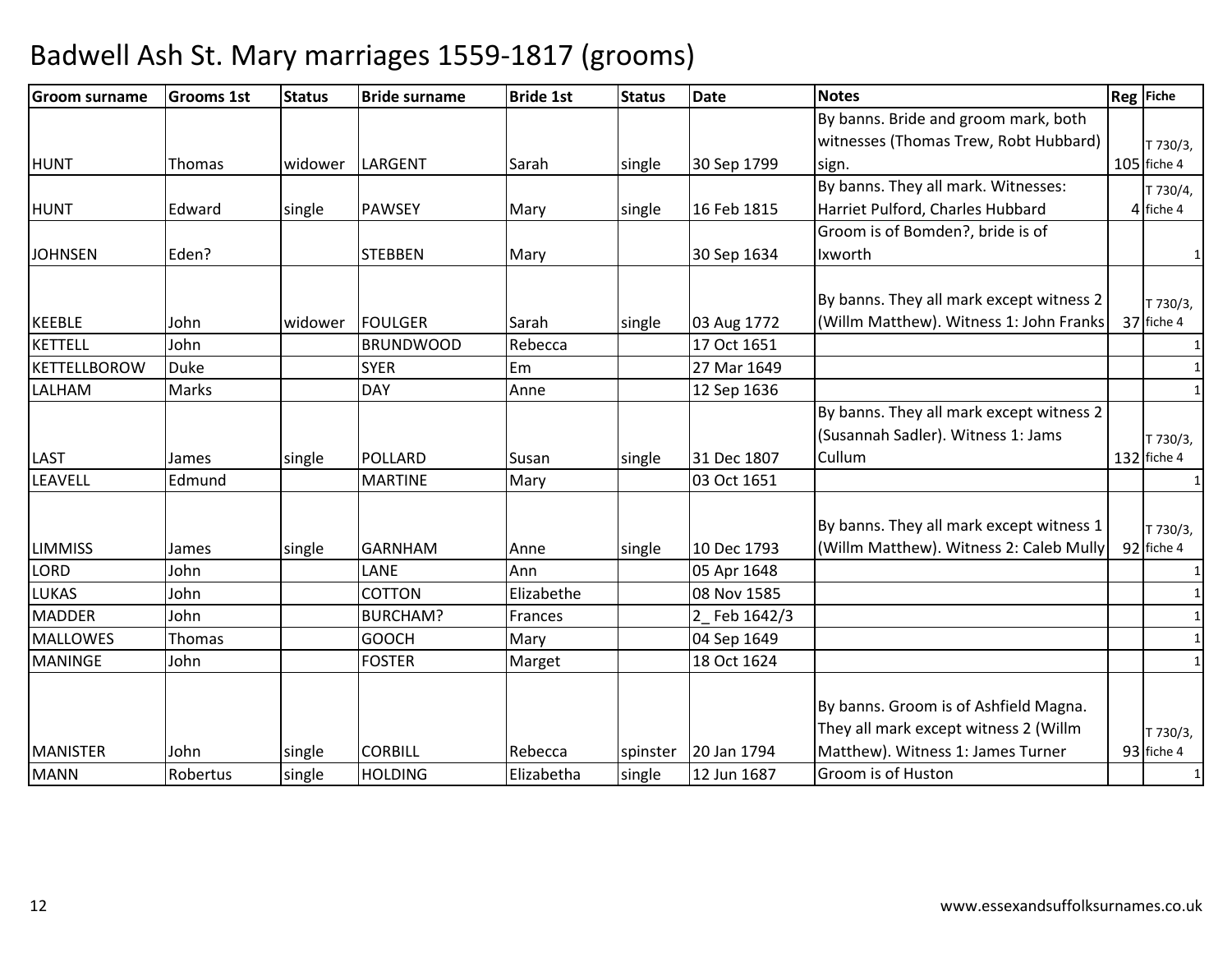| <b>Groom surname</b> | <b>Grooms 1st</b> | <b>Status</b> | <b>Bride surname</b> | <b>Bride 1st</b> | <b>Status</b> | <b>Date</b>   | <b>Notes</b>                               | Reg Fiche    |
|----------------------|-------------------|---------------|----------------------|------------------|---------------|---------------|--------------------------------------------|--------------|
|                      |                   |               |                      |                  |               |               |                                            |              |
|                      |                   |               |                      |                  |               |               | By licence. Groom is of Mendlesham.        |              |
|                      |                   |               |                      |                  |               |               | They all sign. Witnesses: Jno Heigham,     | T 730/3,     |
| <b>MANNING</b>       | John              | single        | <b>HOVELL</b>        | Jane Philippa    | single        | 10 Feb 1761   | Thos Ho[w ]ell                             | 9 fiche 4    |
| MARKALL              | John              |               | <b>BRETT</b>         | Elizabeth        |               | 09 Nov 1658   |                                            | $\mathbf{1}$ |
|                      |                   |               |                      |                  |               |               | By banns. Groom is of Woolpit. They all    |              |
|                      |                   |               |                      |                  |               |               | sign. Groom's name is given as             |              |
|                      |                   |               |                      |                  |               |               | "Markard" but he signs as "Markall".       |              |
| MARKARD/             |                   |               |                      |                  |               |               | Witnesses: John Canham, Thomas             | T 730/3,     |
| <b>MARKALL</b>       | Thomas            |               | <b>QUANTRILL</b>     | Ann              |               | 25 Oct 1763   | Quantrill.                                 | 16 fiche 4   |
|                      |                   |               |                      |                  |               |               | By banns. They all mark except witness 2   |              |
|                      |                   |               |                      |                  |               |               | (Willm Matthew). Witness 1: Elizabeth      | T 730/3,     |
| <b>MARSHALL</b>      | John              | single        | <b>AINGLE</b>        | Elizabeth        | widow         | 17 Oct 1791   | Gowson                                     | 83 fiche 4   |
|                      |                   |               |                      |                  |               |               | By banns. Bride and groom mark, both       |              |
|                      |                   |               |                      |                  |               |               | witnesses (Allas Sturgeon, William         | T 730/3,     |
| <b>MARTIN</b>        | Robert            | single        | <b>DEATH</b>         | Mary             | single        | 14 Sep 1806   | Martin) sign.                              | 130 fiche 4  |
| <b>MARTINE</b>       | John              |               | MA[S_]HAM            | Susane           |               | 11 Jul 1594   |                                            |              |
| <b>MASH</b>          | Thomas            |               | <b>LEECH</b>         | Jane             |               | 21 Sep 1643   |                                            |              |
| <b>MASH</b>          | William           | single        | <b>EDWARDS</b>       | Mary             | single        | 23 Oct 1752   | By banns                                   |              |
| <b>MATHEW</b>        | John              |               | <b>BENNITT</b>       | Susan            |               | 09 Oct 1683   |                                            |              |
| <b>MAYER</b>         | [JT]hon           |               | [G_]ROSER            | Mary             |               | 01 May 1628   |                                            |              |
| <b>MAYS</b>          | William           | widower       | <b>COOK</b>          | Frances          | single        | 06 Feb 1721/2 |                                            | 1            |
|                      |                   |               |                      |                  |               |               |                                            |              |
|                      |                   |               |                      |                  |               |               | By licence. Groom is Rickinghall Inferior, |              |
|                      |                   |               |                      |                  |               |               | Suffolk. They all sign. Witnesses: Thos    | T 730/3,     |
| <b>MEADOWS</b>       | Thomas            | single        | <b>SPARK</b>         | Susan            | single        | 24 May 1791   | Collen, Susan Russel                       | 80 fiche 4   |
| <b>MEDDOWES</b>      | Henry             |               | <b>PALLMER</b>       | Ann              |               | 12 Nov 1651   |                                            |              |
| <b>MERTIN</b>        | Robert            |               | <b>MUNINGE</b>       | Elizabeth        |               | 16 Apr 1618   |                                            |              |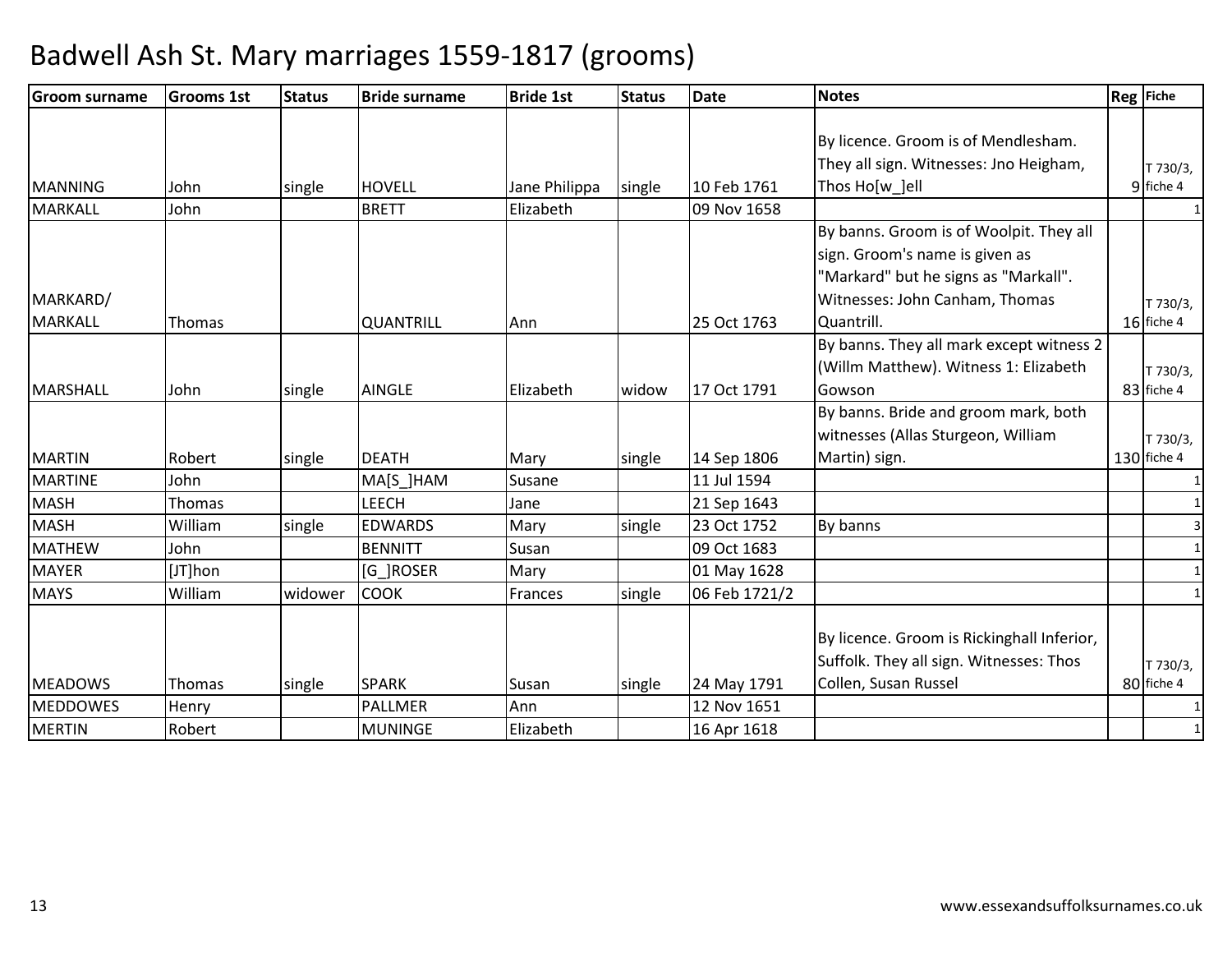| <b>Groom surname</b> | <b>Grooms 1st</b> | <b>Status</b> | <b>Bride surname</b> | <b>Bride 1st</b> | <b>Status</b> | <b>Date</b>    | <b>Notes</b>                              | Reg Fiche              |
|----------------------|-------------------|---------------|----------------------|------------------|---------------|----------------|-------------------------------------------|------------------------|
|                      |                   |               |                      |                  |               |                | By licence. Groom is of Icklingham. They  |                        |
|                      |                   |               |                      |                  |               |                | all sign except the bride. Grooms         |                        |
|                      |                   |               |                      |                  |               |                | surname is written as "Madca[p_]" but     |                        |
|                      |                   |               |                      |                  |               |                | he signs as "Metcalf." Witnesses: Warren  |                        |
| <b>METCALF</b>       | Ambrose           | single        | <b>CHAMBERS</b>      | Mary             | single        | 24 May 1773    | Garnham, Willm Matthew                    | T 730/3,<br>40 fiche 4 |
| <b>MILLER</b>        | Richard           |               | <b>BALDINGE</b>      | Susanne          |               | 01 Oct 1564    |                                           | $\mathbf{1}$           |
|                      |                   |               |                      |                  |               |                | By banns. Groom and witness 2 (Robt       |                        |
|                      |                   |               |                      |                  |               |                | Hubbard) sign, bride and witness 1 (John  | T 730/3,               |
| <b>MOORE</b>         | William           | single        | <b>BARRELL</b>       | Mary             | single        | 27 Nov 1811    | Knight) mark.                             | 143 fiche 4            |
| <b>MOOTUM</b>        | Marthew           |               | <b>WOODRAFF</b>      | Martha           |               | 04 Oct 1683    |                                           |                        |
| <b>MORE</b>          | Francis           |               | <b>FREBOND</b>       | Mary             |               | 26 Feb 1660/1  |                                           | $\mathbf{1}$           |
|                      |                   |               |                      |                  |               |                | By licence with consent of parents. They  |                        |
|                      |                   |               |                      |                  |               |                | all sign except the bride. The bride is a |                        |
|                      |                   |               |                      |                  |               |                | minor. Witnesses: Robt Corbould, Wm       |                        |
| <b>MORLEY</b>        | Daniel            | single        | <b>MARTIN</b>        | Elizabeth        | spinster      | 07 Sep 1767    | Matthew                                   | T 730/3,<br>25 fiche 4 |
|                      |                   |               |                      |                  |               |                | By banns. Groom and witness 1 (Richard    |                        |
|                      |                   |               |                      |                  |               |                | Williams) mark, bride and witness 2       | T 730/3,               |
| <b>MORLEY</b>        | Abraham           | single        | <b>RUSH</b>          | Diana            | single        | 16 Sep 1811    | (Robt Hubbard) sign.                      | 140 fiche 4            |
|                      |                   |               |                      |                  |               |                |                                           |                        |
|                      |                   |               |                      |                  |               |                | By banns. They all mark except witness 2  | T 730/3,               |
| <b>MORLEY</b>        | William           | widower       | <b>SHERMAN</b>       | Frances          | widow         | 17 Oct 1811    | (Robt Hubbard). Witness 1: Wm Nice        | 141 fiche 4            |
|                      |                   |               |                      |                  |               |                | By banns. Bride and groom mark, both      |                        |
|                      |                   |               |                      |                  |               |                | witnesses (Thos True, Maryann Morley)     | T 730/3,               |
| <b>MORLEY</b>        | Levi              | single        | <b>TREW</b>          | Rose             | single        | 01 Dec 1812    | sign.                                     | $147$ fiche 4          |
| <b>MORRIS</b>        | Frances           |               | <b>SMITHE</b>        | Elizabeth        |               | 02 Mar 1589/90 |                                           | $\mathbf{1}$           |
|                      |                   |               |                      |                  |               |                | By banns. They all sign except the bride. |                        |
|                      |                   |               |                      |                  |               |                | Witnesses: William Matthew, John          | T 730/3,               |
| <b>MORTIMER</b>      | <b>Thomas</b>     | single        | <b>FOULGER</b>       | Ann              | single        | 16 Oct 1761    | Tunmer                                    | 12 fiche 4             |
| <b>MORTLOCKE</b>     | Thomas            | single        | <b>GARNHAM</b>       | Mary             |               | 22 Feb 1716/7  | Groom is of Risby                         | 1                      |
| <b>MOSS</b>          | Philip            | single        | <b>SHAVE</b>         | Susan            | single        | 31 Oct 1752    | By banns. Groom is of Walsham             | 3                      |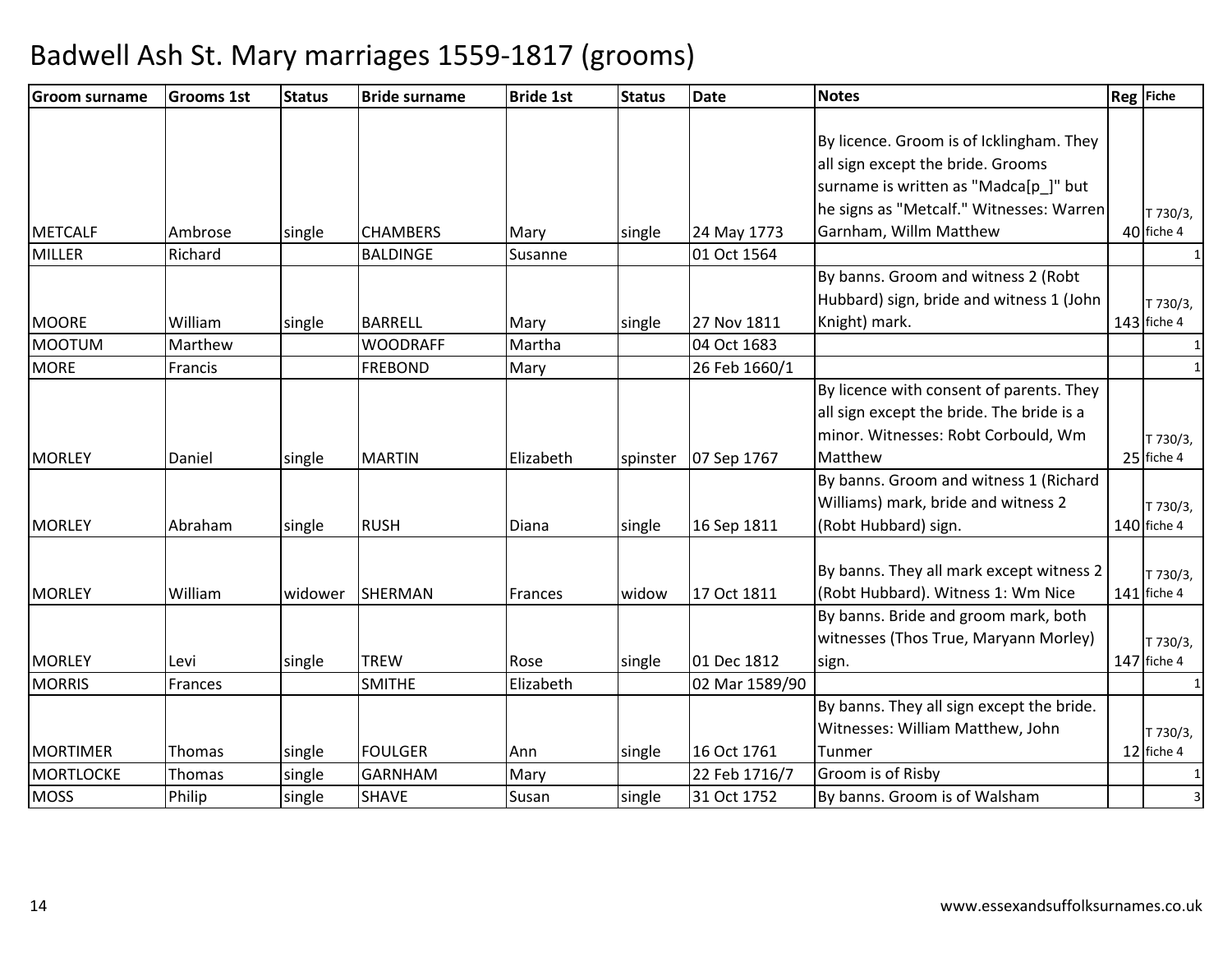| <b>Groom surname</b> | <b>Grooms 1st</b> | <b>Status</b> | <b>Bride surname</b> | <b>Bride 1st</b> | <b>Status</b> | <b>Date</b>    | <b>Notes</b>                               | Reg Fiche     |
|----------------------|-------------------|---------------|----------------------|------------------|---------------|----------------|--------------------------------------------|---------------|
|                      |                   |               |                      |                  |               |                |                                            |               |
|                      |                   |               |                      |                  |               |                | By licence. They all sign. The groom's age |               |
|                      |                   |               |                      |                  |               |                | is given as "twenty one & upwards." The    |               |
|                      |                   |               |                      |                  |               |                | bride is 19. Witnesses: Tho Quantrill,     | T 730/3,      |
| <b>MOSS</b>          | Alexander         | single        | <b>QUANTRILL</b>     | Ann              | single        | 08 Oct 1772    | <b>William Moss</b>                        | 38 fiche 4    |
|                      |                   |               |                      |                  |               |                | By licence. Bride is of Bacton. They all   |               |
|                      |                   |               |                      |                  |               |                | sign. Witnesses: Elizabeth Stegall, Alexr. | T 730/3,      |
| <b>MOSS</b>          | John              | single        | <b>MANNING</b>       | Mary             | single        | 18 Nov 1788    | <b>Moss</b>                                | 73 fiche 4    |
|                      |                   |               |                      |                  |               |                | By licence. They all sign. The groom is    |               |
|                      |                   |               |                      |                  |               |                | Thomas Mudd the younger. Witnesses:        | T 730/3,      |
| <b>MUDD</b>          | Thomas            | single        | LANGHAM              | Mary             | single        | 27 Aug 1789    | Mary & James Moss                          | 74 fiche 4    |
|                      |                   |               |                      |                  |               |                |                                            |               |
|                      |                   |               |                      |                  |               |                | By licence. They all sign. Groom's         |               |
|                      |                   |               |                      |                  |               |                | surname is "Muliner otherwise Cutchey".    |               |
|                      |                   |               |                      |                  |               |                | Hence record duplicated in spreadsheet.    | T 730/3,      |
| <b>MULINER</b>       | Bartholomew       | single        | <b>SIMPSON</b>       | Susan            | single        | 12 Nov 1812    | Witnesses: C. Hildyard, Robt Hubbard       | 146 fiche 4   |
|                      |                   |               |                      |                  |               |                | By banns. They all sign. Witnesses: Saml   | T 730/3,      |
| <b>MULLEY</b>        | John              | widower       | <b>DOBBY</b>         | Mary             | widow         | 03 Jun 1756    | Langham, Edward Matthew                    | 3 fiche 4     |
|                      |                   |               |                      |                  |               |                | By banns. Bride and groom mark, both       |               |
|                      |                   |               |                      |                  |               |                | witnesses (Frances Casborne, Robt          | T 730/3,      |
| MULLINGER            | Robert            | single        | <b>GARLAND</b>       | Sarah            | single        | 12 Mar 1799    | Hubbard) sign.                             | 104 fiche 4   |
|                      |                   |               |                      |                  |               |                |                                            |               |
|                      |                   |               |                      |                  |               |                | By banns. Groom is of Langham. Groom       |               |
|                      |                   |               |                      |                  |               |                | and witness 2 (Martha Mully) mark,         | T 730/3,      |
| <b>MULLY</b>         | Caleb             | single        | <b>SPARK</b>         | Mary             | single        | 03 Oct 1797    | bride and witness 1 (John Sparke) sign.    | $101$ fiche 4 |
| MUNINGE              | Thomas            |               | <b>MILLER</b>        | Mary             |               | 19 Jan 1629/30 |                                            |               |
| <b>MUNNINGE</b>      | William           |               | <b>ROSIER</b>        | Joanne           |               | 24 May 1588    |                                            |               |
| <b>MURTON</b>        | Thomas            |               | CLAR[K]              | Margarett        |               | 02 Nov 1660    |                                            | $\mathbf{1}$  |
| <b>MUSKET</b>        | Robart            |               | <b>BARNARD</b>       | Martha           |               | 25 Aug 1629    |                                            | $\mathbf{1}$  |
| <b>NEWALL</b>        | John              |               | <b>PREEST</b>        | Elizabeth        |               | 09 Jul 1645    |                                            | $\mathbf{1}$  |
| <b>NICKLES</b>       | Thomas            |               | <b>THURSTON</b>      | Elizabeth        |               | 01 Mar 1621/2  |                                            | $\mathbf{1}$  |
| NU[N_]M              | Robert            |               | WA[L ][L ]IS         | Anne             |               | 27 Sep 1638    |                                            | $\mathbf{1}$  |
| <b>NUN</b>           | John              |               | <b>NORMAN</b>        | Martha           |               | 12 May 1659    |                                            | $\mathbf{1}$  |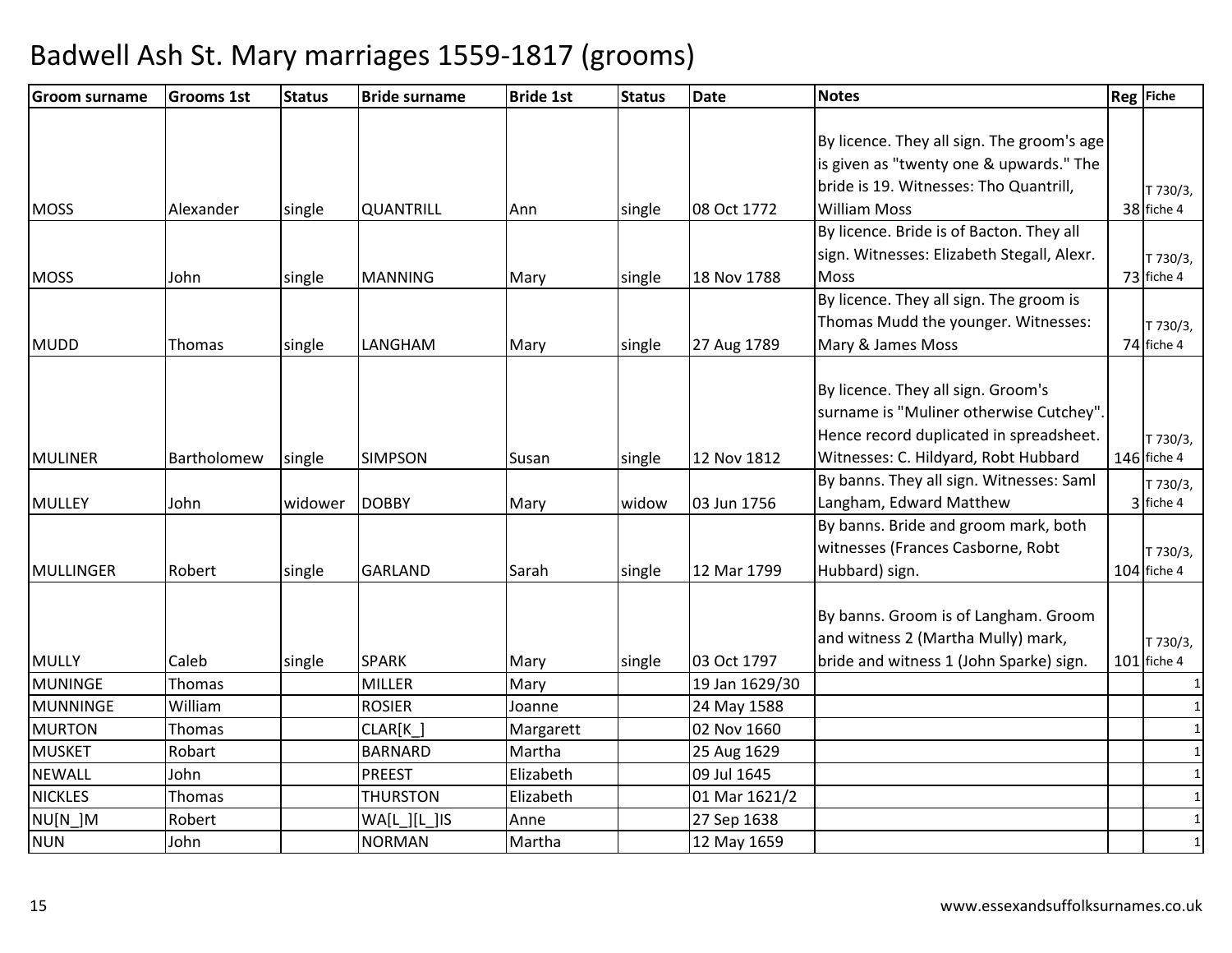| 09 Dec 1635<br><b>NUNN</b><br><b>PARKE</b><br>Elizabeth<br>Georgius                                                                                                                                                                         | 1                       |
|---------------------------------------------------------------------------------------------------------------------------------------------------------------------------------------------------------------------------------------------|-------------------------|
|                                                                                                                                                                                                                                             |                         |
| <b>NUNN</b><br>LORD<br>widow<br>24 Nov 1642<br>Jane<br>James                                                                                                                                                                                | 1                       |
| <b>NUNNE</b><br>Richard<br><b>SCOTT</b><br>Mary<br>27 May 1589                                                                                                                                                                              | $\mathbf{1}$            |
| <b>OSBORN</b><br>Richard<br><b>BRITTE</b><br>12 Dec 1651<br>Mary                                                                                                                                                                            | $\mathbf{1}$            |
| P[AU]TTELL<br>16 Nov 1561<br>Thomas<br><b>FARRAR</b><br>Agnes                                                                                                                                                                               | $\mathbf{1}$            |
| Bride's surname not given in register.<br><b>PAGE</b><br>William<br>?<br>27 Dec 1660<br>Mary                                                                                                                                                | $\mathbf{1}$            |
| By banns. Groom is of Ixworth. Bride and<br>groom mark, both witnesses (James<br>Pallant, Mary Tydeman) sign.<br><b>SPINK</b><br><b>PALLANT</b><br>William<br>Sarah<br>21 Apr 1805<br>single<br>single                                      | T 730/3,<br>125 fiche 4 |
| By banns. Groom is of Langham. Bride<br>and groom mark, both witnesses (John<br>Barfield, Willm Matthew) sign.<br><b>PALMER</b><br><b>BARFIELD</b><br>08 Jan 1781<br>widower<br>single<br>Henry<br>Anne                                     | T 730/3,<br>53 fiche 4  |
| By banns. Groom is of Langham. Bride<br>and groom mark, both witnesses (Saml<br>Rush, Willm Matthew) sign.<br><b>PALMER</b><br><b>HART</b><br>23 Oct 1792<br>Henry<br>widower<br>widow<br>Frances                                           | T 730/3,<br>fiche 4     |
| <b>PARKER</b><br><b>BURTON</b><br>02 Jul 1565<br>Mary<br>James                                                                                                                                                                              | $\mathbf{1}$            |
| <b>PARKER</b><br>28 May 1599<br><b>TIPSETHE</b><br>Georg<br>Catherine                                                                                                                                                                       | $\mathbf{1}$            |
| <b>PARKER</b><br>02 Mar 1609/10<br>William<br><b>MUNNING</b><br>widow<br>Mary                                                                                                                                                               | $\mathbf{1}$            |
| <b>PARKER</b><br><b>WEST</b><br>Elizabeth<br>06 Apr 1647<br>Thomas                                                                                                                                                                          | $\mathbf{1}$            |
| By banns. Bride and groom sign, both<br>witnesses (George Everett, Mary Parker)<br><b>PARKER</b><br>Philip<br><b>ROSE</b><br>Elizabeth<br>10 May 1792<br>single<br>mark.<br>single                                                          | T 730/3,<br>fiche 4     |
| <b>PATTELL</b><br>John<br><b>MUNNING</b><br>02 Aug 1609<br>Agnes                                                                                                                                                                            | 1                       |
| By licence. Groom is of Walsham-le-<br>Willows. They all sign. The bride is "aged<br>twenty years & upwards." Witnesses:<br>Alex. Latham, John Garnham<br><b>PATTLE</b><br><b>MOSS</b><br>20 Sep 1764<br>Daniel<br>single<br>Mary<br>single | T 730/3,<br>18 fiche 4  |
| Tho.<br><b>PAYTON</b><br><b>RUSHBROOK</b><br>Sarah<br>26 Sep 1639                                                                                                                                                                           | $\mathbf{1}$            |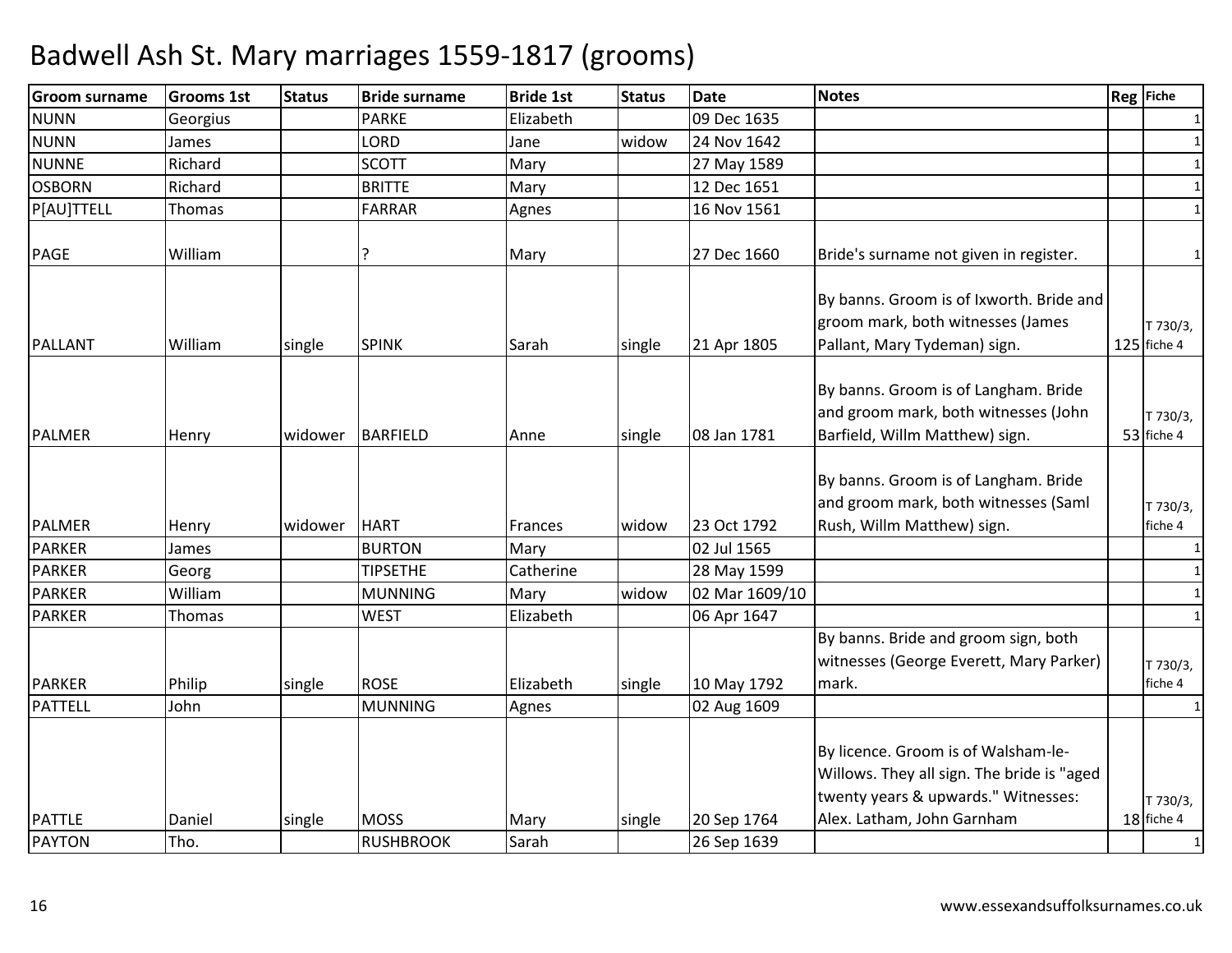| Groom surname   | <b>Grooms 1st</b> | <b>Status</b> | <b>Bride surname</b> | <b>Bride 1st</b> | <b>Status</b> | <b>Date</b>   | <b>Notes</b>                               | Reg Fiche    |
|-----------------|-------------------|---------------|----------------------|------------------|---------------|---------------|--------------------------------------------|--------------|
|                 |                   |               |                      |                  |               |               |                                            |              |
|                 |                   |               |                      |                  |               |               | By banns. Groom is of Thelnetham. Bride    |              |
|                 |                   |               |                      |                  |               |               | and groom mark. Both witnesses (Wm         | T 730/3,     |
| PEACH           | Jonathan          | single        | <b>MEE</b>           | Ann              | single        | 23 Apr 1770   | Matthew, Nathaniel Mee) sign.              | 32 fiche 4   |
|                 |                   |               |                      |                  |               |               | By banns. They all sign. Witnesses:        | T 730/3,     |
| <b>PEACH</b>    | Jonathan          | single        | <b>RUSH</b>          | Elizabeth        | single        | 11 Nov 1800   | Samuel Rush, Samuel Rush junior.           | 108 fiche 4  |
| PEARLE          | Henry             | single        | <b>CLARKE</b>        | Ann              | single        | 30 Sep 1735   |                                            |              |
| PEARSEY         | Wm                | single        | <b>FULLER</b>        | Alice            | single        | 29 Jun 1747   | By banns                                   |              |
| PEARSON         | Danyell           |               | <b>FRANKE</b>        | Catherine        |               | 15 Jul 1638   |                                            | $\mathbf{1}$ |
|                 |                   |               |                      |                  |               |               | By banns. Bride and groom mark, both       |              |
|                 |                   |               |                      |                  |               |               | witnesses (Thos Peck, Robt Hubbard)        | T 730/3,     |
| <b>PECK</b>     | John              | single        | <b>FAIRS</b>         | Susan            | single        | 06 Apr 1806   | sign.                                      | 128 fiche 4  |
|                 |                   |               |                      |                  |               |               |                                            |              |
|                 |                   |               |                      |                  |               |               | By banns. Groom is of Lower Rickingale.    |              |
|                 |                   |               |                      |                  |               |               | Bride and groom mark, both witnesses       | T 730/3,     |
| PETT            | Thomas            | single        | <b>WRIGHT</b>        | Mary             | single        | 07 Jun 1756   | (Saml Langham, Edward Matthew) sign.       | 4 fiche 4    |
|                 |                   |               |                      |                  |               |               | By licence. Groom is of Walsham-le-        |              |
|                 |                   |               |                      |                  |               |               | Willows. The all sign. Witnesses: William  | T 730/3,     |
| <b>PETT</b>     | <b>Ellis</b>      | single        | <b>HOVELL</b>        | Elizabeth        | single        | 01 Nov 1762   | & Eliz. Hovell                             | 13 fiche 4   |
| PETTIT          | Robt              | single        | <b>BUCKLE</b>        | Martha           | single        | 27 Nov 1744   | Groom is of Debenham                       |              |
|                 |                   |               |                      |                  |               |               | By licence. Groom is of Wiverston,         |              |
|                 |                   |               |                      |                  |               |               | Suffolk. They all sign. Witnesses: Warren  | T 730/3,     |
| PILBROUGH       | Henry             | single        | <b>GARNHAM</b>       | Mary             | single        | 19 Dec 1768   | & Jno. Garnham                             | 29 fiche 4   |
| <b>PITT</b>     | Benjamin          | single        | <b>BUCKLE</b>        | Eunice           | single        | 24 Aug 1752   | By banns                                   | 3            |
| <b>PLAYFORD</b> | Robert            |               | [L_]ANNE             | Grace            |               | 23 Feb 1660/1 |                                            | $\mathbf{1}$ |
| <b>POTTER</b>   | Thomas            |               | <b>BAKER</b>         | Elizabeth        |               | 23 Jan 1644/5 |                                            | $\mathbf{1}$ |
|                 |                   |               |                      |                  |               |               | By licence. Groom is of Hawleigh. They     |              |
|                 |                   |               |                      |                  |               |               | all sign except the bride. Witnesses: Robt | T 730/3,     |
| <b>PRICK</b>    | Thomas            | single        | <b>BULETT</b>        | Elizabeth        | single        | 22 Sep 1795   | Barrell, Saml Rush                         | 97 fiche 4   |
| <b>PRICKE</b>   | Thomas            |               | <b>PATTLE</b>        | Lydia            | single        | 02 Nov 1613   |                                            | $\mathbf{1}$ |
|                 |                   |               |                      |                  |               |               | By banns. Groom is of Langham?, bride is   |              |
| <b>PULFER</b>   | John              | single        | <b>COOK</b>          | Ann              | single        | * Dec 1746    | of Lingmore?                               | 1            |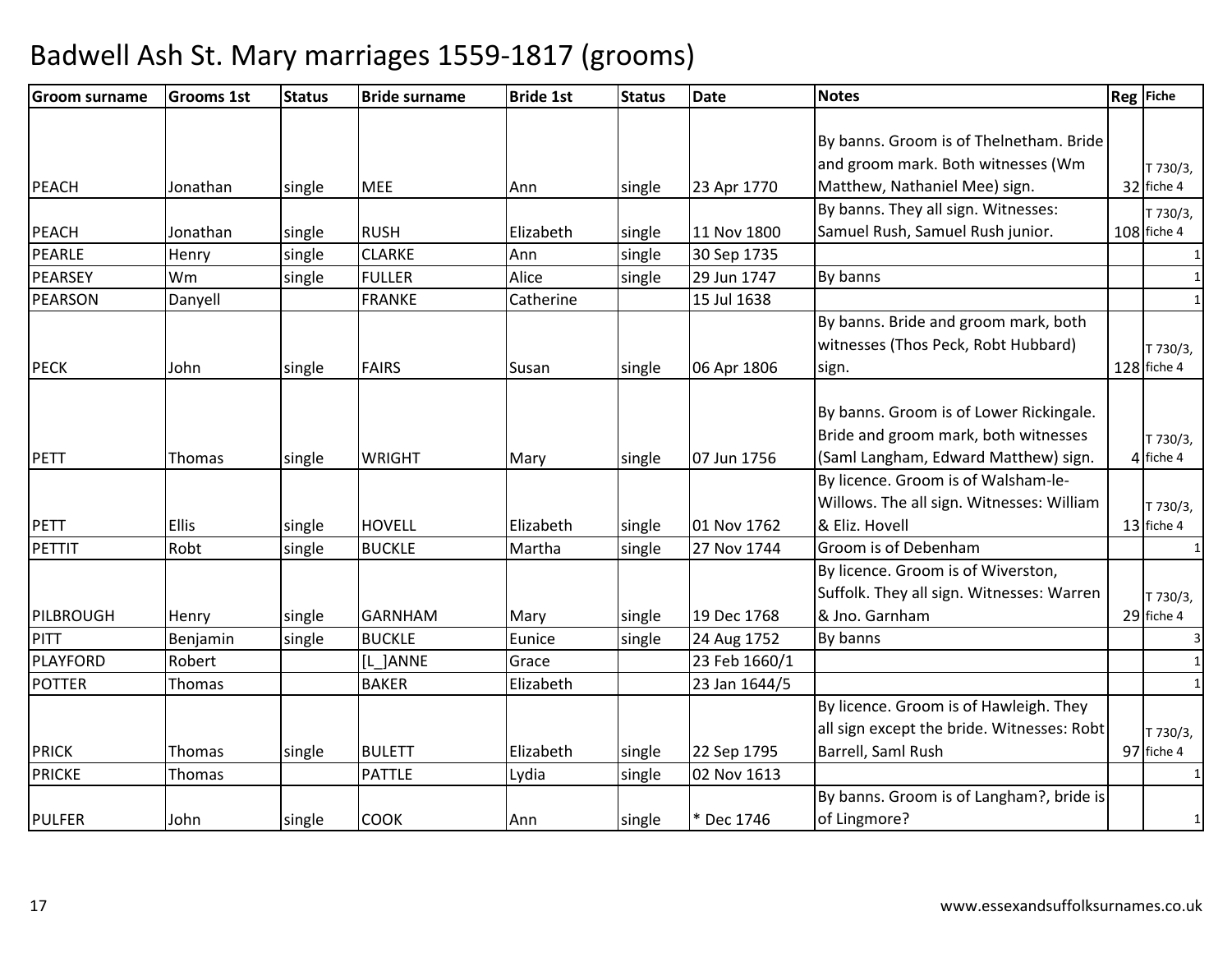| <b>Groom surname</b> | <b>Grooms 1st</b> | <b>Status</b> | <b>Bride surname</b> | <b>Bride 1st</b> | <b>Status</b> | <b>Date</b> | <b>Notes</b>                                                                                                  | Reg Fiche               |
|----------------------|-------------------|---------------|----------------------|------------------|---------------|-------------|---------------------------------------------------------------------------------------------------------------|-------------------------|
| <b>PULFOR</b>        | William           | single        | <b>SHERMAN</b>       | Mary             | single        | 07 Mar 1777 | By banns. Bride and groom mark, both<br>witnesses sign. The witnesses are Willm<br>Matthew junior and senior. | T 730/3,<br>44 fiche 4  |
|                      |                   |               |                      |                  |               |             |                                                                                                               |                         |
| <b>PULFOR</b>        | Martin            | single        | <b>JARROLD</b>       | Elizabeth        | single        | 03 Jun 1781 | By banns. They all mark except witness 2<br>(Willm Matthew). Witness 1: John Pulfor                           | T 730/3,<br>55 fiche 4  |
| <b>PULFOR</b>        | Edward            | single        | <b>NEBARD</b>        | Elizabeth        | single        | 16 Dec 1781 | By banns. Bride and groom mark, both<br>witnesses (Willm Matthew, Martin<br>Pulfor) sign.                     | T 730/3,<br>56 fiche 4  |
| <b>PULFOR</b>        | William           | single        | <b>SMITH</b>         | Elizabeth        | single        | 05 Nov 1804 | By banns. They all mark except witness 2<br>(Elizh. Russel). Witness 1: Honour Smith                          | T 730/3,<br>124 fiche 4 |
| <b>PULFORD</b>       | John              | single        | <b>BAILEY</b>        | Sarah            | single        | 26 Dec 1803 | By banns. They all mark except witness 2<br>(Robt Hubbard). Witness 1: Samuel<br>Vincent                      | T 730/3,<br>122 fiche 4 |
| <b>PULFORD</b>       | John              | single        | <b>HART</b>          | Sophia           | single        | 30 Apr 1810 | By banns. They all mark. Witnesses: Saml<br>Percy, Elizth Allen                                               | T 730/3,<br>137 fiche 4 |
| <b>PULFORD</b>       | Martin            | single        | PAIN                 | Mary             | widow         | 14 Feb 1817 | By banns. They all mark except witness 1<br>(Charles Hubbard). Witness 2: Henry<br>Pulford                    | T 730/4,<br>6 fiche 4   |
| <b>PUTTELL</b>       | Arthuer           |               |                      | ς                |               | 24 Sep 1559 | No bride given in register                                                                                    | $\mathbf{1}$            |
| <b>QUANTRELL</b>     | William           | single        | <b>WARREN</b>        | Elizabeth        | single        | 03 Aug 1759 | By banns. They all sign except the bride.<br>Witnesses: Saml Langham, William<br>Matthew                      | T 730/3,<br>7 fiche 4   |
| <b>QUANTRELL</b>     | John              | widower       | <b>BRADBROOK</b>     | <b>Bridget</b>   | widow         | 19 Jul 1794 | By banns. Bride and groom mark, both<br>witnesses (Isaac Theobald, Samuel Rush)<br>sign.                      | T 730/3,<br>95 fiche 4  |
| <b>QUANTRILL</b>     | Thos              | widower       | <b>THEOBALD</b>      | Elizabeth        | widow         | 28 Aug 1765 | By banns. They all sign. Witnesses: Robt<br>Corbould, William Matthew                                         | T 730/3,<br>20 fiche 4  |
| <b>QUANTRILL</b>     | Tyrrel            | single        | <b>CORBOULD</b>      | Elizabeth        | single        | 28 Apr 1767 | By licence. They all sign. Witnesses: Robt<br>Corbould, William Matthew                                       | T 730/3,<br>23 fiche 4  |
| RAINBERT             | Jonathan          | single        | <b>BENNETT</b>       | Frances          | single        | 22 Sep 1685 | Groom is of Walsham le Willows                                                                                | $\mathbf{1}$            |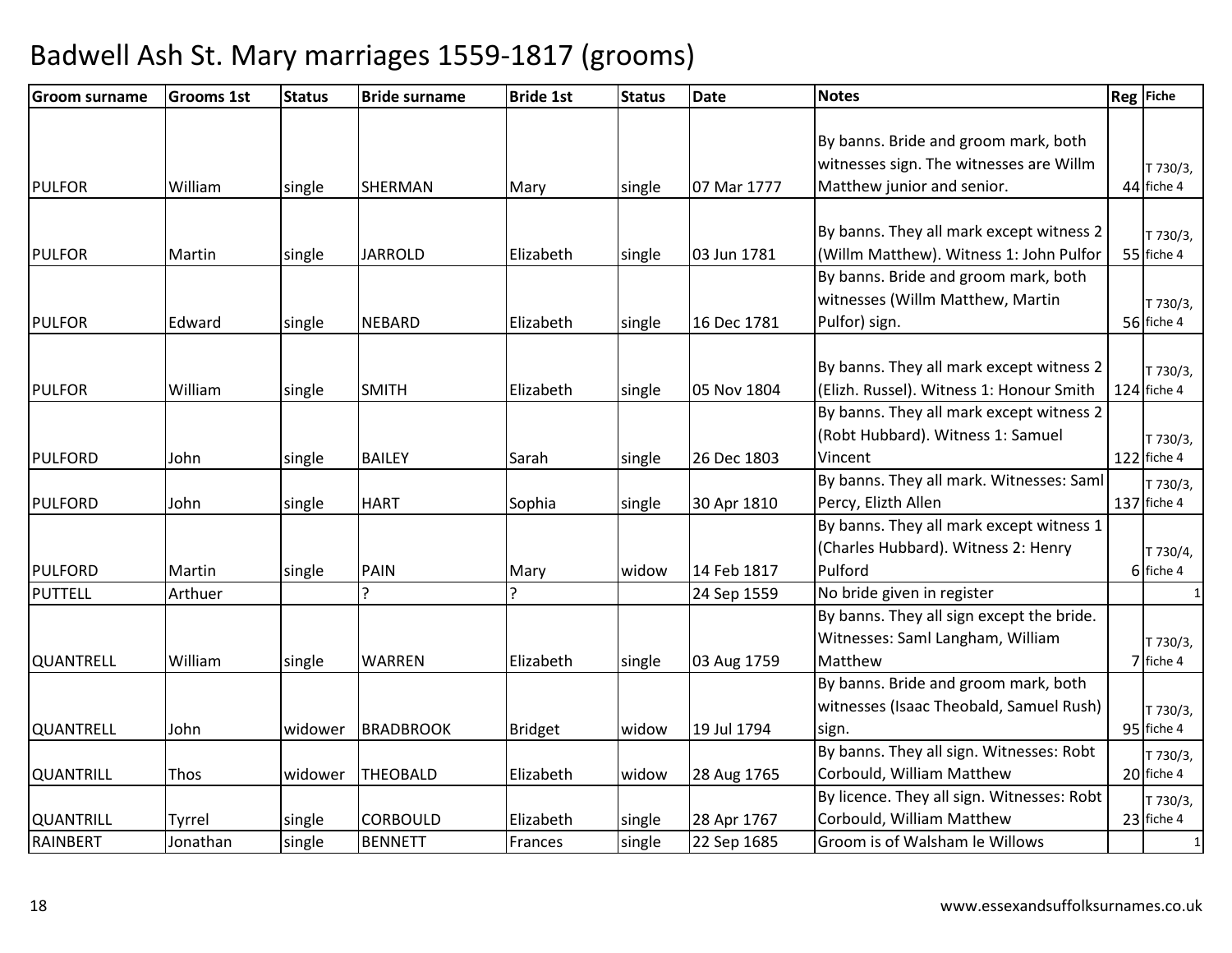| <b>Groom surname</b>          | <b>Grooms 1st</b> | <b>Status</b> | <b>Bride surname</b>            | <b>Bride 1st</b>        | <b>Status</b> | Date                       | <b>Notes</b>                                                                                                                                                                              | Reg Fiche                 |
|-------------------------------|-------------------|---------------|---------------------------------|-------------------------|---------------|----------------------------|-------------------------------------------------------------------------------------------------------------------------------------------------------------------------------------------|---------------------------|
| <b>RAMSBOOTH</b>              | Abraham           |               | <b>VINCENT</b>                  | Ann                     |               | 15 Feb 1647/8              |                                                                                                                                                                                           |                           |
|                               |                   |               |                                 |                         |               |                            | By licence. Groom is of Postock? They all<br>sign. Groom's surname is written in the<br>register as "Ramsbottom" but he signs<br>"Ramsbotham." witnesses: Henry Rice,<br>Mary Ramsbotham. | T 730/3,                  |
| <b>RAMSBOTTOM</b>             | Abraham           | single        | <b>RICE</b>                     | Elizabeth               | single        | 28 Jan 1771                | By banns. They all sign. Groom is of                                                                                                                                                      | 33 fiche 4                |
| <b>RANDALL</b>                | John              | single        | <b>RUSSELLS</b>                 | Elizabeth               | single        | 13 Oct 1812                | Walsham, Suffolk. Witnesses: John<br>Russel, Robt Hubbard                                                                                                                                 | T 730/3,<br>$145$ fiche 4 |
| RAWET?                        | John              |               | <b>PARKER</b>                   | Anna                    |               | 22 Feb 1608/9              |                                                                                                                                                                                           |                           |
| RAYNBERT                      | Robert            |               | <b>MUNING</b>                   | Martha                  |               | 11 Jun 1650                |                                                                                                                                                                                           | 1                         |
| <b>REDER</b>                  | John              |               | <b>POWLE</b>                    | Susanne                 |               | 18 Apr 1609                |                                                                                                                                                                                           | $\mathbf{1}$              |
| <b>REEDER</b>                 | John              |               | LAST                            | Martha                  |               | 31 Jul 1651                |                                                                                                                                                                                           |                           |
| $RI[\underline{T}]$           | Samawell          |               | <b>MARTIN</b>                   |                         | widow         | 05 Jun 1693                | Bride's name given as "The Widow<br>Martin"                                                                                                                                               | 1                         |
| <b>RICE</b>                   | Henry             | single        | <b>ROSE</b>                     | Susanna                 | single        | 09 Mar 1773                | By licence. They all sign except the bride.<br>Witnesses: Wm Rose, Willm Matthew                                                                                                          | T 730/3,<br>39 fiche 4    |
| <b>RICHER</b>                 | Philip            | single        | <b>GARNHAM</b>                  | Elizabeth               | single        | 09 Apr 1761                | By licence. Groom is of Ashfield. They all<br>sign. Witnesses: John Garnham, William<br>Matthew                                                                                           | T 730/3,<br>10 fiche 4    |
| RIDNALL                       | John              |               | <b>BEUFIE</b>                   | Elizabeth               |               | 29 Nov 1612                |                                                                                                                                                                                           |                           |
| <b>ROBINSON</b>               | Jonathan          | single        | <b>CRICK</b>                    | Mary                    | single        | 02 Jul 1750                | By banns. Groom is of Elmswell                                                                                                                                                            |                           |
| <b>ROCKES</b>                 | William           |               | <b>MUNNING</b>                  | Margt                   |               | 25 Apr 1586                |                                                                                                                                                                                           |                           |
|                               |                   |               |                                 |                         |               |                            | By banns. They all sign except the bride.                                                                                                                                                 | T 730/3,                  |
| <b>RODWELL</b>                | Samuel            | single        | <b>MORLEY</b>                   | Mary                    | single        | 30 Oct 1810                | Witnesses: Wm Morley, Robt Hubbard                                                                                                                                                        | $138$ fiche 4             |
| <b>ROOPER</b><br><b>ROOTE</b> | Henry             |               | <b>PATTELL</b><br><b>RIVETT</b> | Elizabethe<br>Elizabeth |               | 17 Aug 1588<br>12 Oct 1660 |                                                                                                                                                                                           | 1<br>$\mathbf{1}$         |
| <b>ROPER</b>                  | George            |               | BESSE?                          |                         |               | 02 Sep 1618                |                                                                                                                                                                                           |                           |
|                               | Gorge             |               |                                 | Sara                    |               |                            |                                                                                                                                                                                           |                           |
| <b>ROSE</b>                   | Edward?           |               | <b>CLARKE</b>                   | Cattren                 |               | 01 Jan 1675/6              |                                                                                                                                                                                           | $\mathbf{1}$              |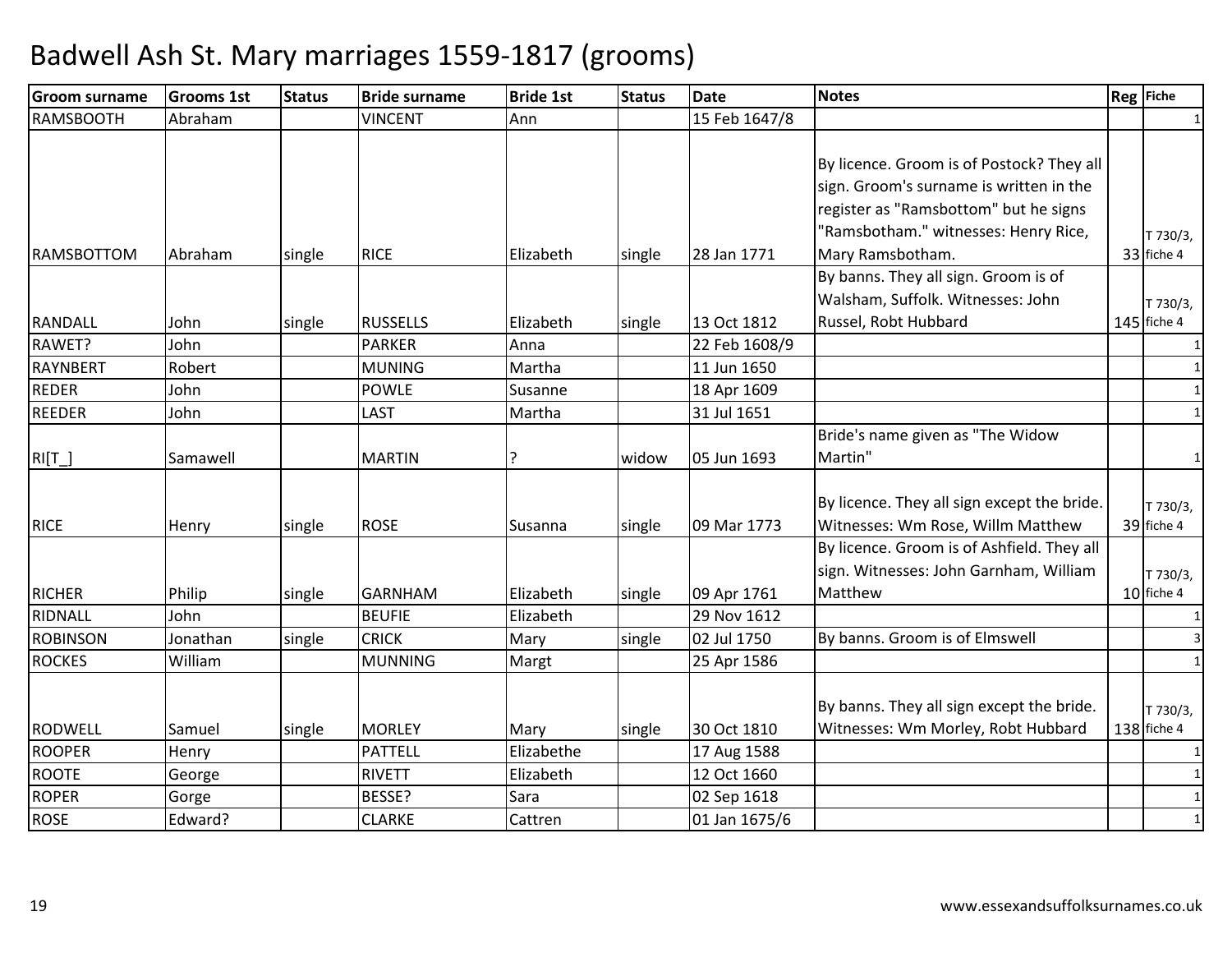| <b>Groom surname</b> | <b>Grooms 1st</b> | <b>Status</b> | <b>Bride surname</b> | <b>Bride 1st</b> | <b>Status</b> | <b>Date</b> | <b>Notes</b>                             | Reg Fiche    |
|----------------------|-------------------|---------------|----------------------|------------------|---------------|-------------|------------------------------------------|--------------|
|                      |                   |               |                      |                  |               |             | By licence. They all sign. The groom is  |              |
|                      |                   |               |                      |                  |               |             | William Rose junior. Witnesses: Charles  | T 730/3,     |
| <b>ROSE</b>          | William           | widower       | PETT                 | Mary             | single        | 19 Jun 1788 | & John Moss                              | 71 fiche 4   |
|                      |                   |               |                      |                  |               |             | By licence. Bride and groom mark. Both   |              |
|                      |                   |               |                      |                  |               |             | witnesses (Thomas Jolly, Willm           | T 730/3,     |
| <b>ROSE</b>          | Robert            | single        | <b>TURNER</b>        | Anne             | single        | 12 Nov 1788 | Matthew) sign.                           | 72 fiche 4   |
| <b>ROWE</b>          | William           |               | <b>COCK</b>          | Ann              |               | 26 Jun 1667 |                                          | $\mathbf{1}$ |
|                      |                   |               |                      |                  |               |             | By banns. Bride and groom sign, both     |              |
|                      |                   |               |                      |                  |               |             | witnesses mark (Edwd Cooper, Elizth      | T 730/3,     |
| <b>RUSH</b>          | James             | single        | WILLINGHAM           | Martha           | single        | 05 Nov 1802 | Willingham).                             | 115 fiche 4  |
|                      |                   |               |                      |                  |               |             | By licence. Bride and groom mark, both   |              |
|                      |                   |               |                      |                  |               |             | witnesses (Thomas Richer, George         | T 730/3,     |
| <b>RUSSELL</b>       | Isaac             | single        | <b>FRIEND</b>        | Sarah            | single        | 19 Jun 1794 | Everett) sign.                           | 94 fiche 4   |
|                      |                   |               |                      |                  |               |             | By banns. They all sign except the       |              |
|                      |                   |               |                      |                  |               |             | groom. Witnesses is W. Hovell jnr., John | T 730/3,     |
| <b>SADLER</b>        | Joseph            | single        | <b>MORLEY</b>        | Elizabeth        | spinster      | 22 Jul 1766 | <b>Barrell</b>                           | 21 fiche 4   |
|                      |                   |               |                      |                  |               |             | By banns. Bride and groom mark, both     |              |
|                      |                   |               |                      |                  |               |             | witnesses (Thos Shave, Willm Matthew)    | T 730/3,     |
| <b>SADLER</b>        | Joseph            | widower       | <b>WILLIAMS</b>      | Susannah         | single        | 24 Apr 1781 | sign.                                    | 54 fiche 4   |
| <b>SCACE</b>         | Henry             | widower       | <b>ALDERTON</b>      | Sarah            |               | 26 Apr 1715 |                                          | 1            |
| <b>SCARCE</b>        | John              | single        | <b>VINCENT</b>       | Elizabeth        | single        | 07 May 1753 | By banns                                 | 3            |
| <b>SCARFE</b>        | Ouen              |               | <b>SPARKE</b>        | Elizabeth        |               | 05 Oct 1615 |                                          | $\mathbf{1}$ |
|                      |                   |               |                      |                  |               |             | By licence. Groom is of Walsham le       |              |
|                      |                   |               |                      |                  |               |             | Willows. They all sign. The bride is 20, |              |
|                      |                   |               |                      |                  |               |             | the groom 27. Witnesses: Alexander       | T 730/3,     |
| <b>SEAMAN</b>        | John              | single        | <b>WITTON</b>        | Mary             | single        | 30 Aug 1771 | Moss, Willm Matthew                      | 34 fiche 4   |
|                      |                   |               |                      |                  |               |             | By banns. Bride and groom mark, both     |              |
|                      |                   |               |                      |                  |               |             | witnesses (Thomas Trew, Robt Hubbard)    | T 730/3,     |
| <b>SEAMAN</b>        | Philip            | single        | SHARMAN              | Phoebe           | spinster      | 06 Jan 1800 | sign.                                    | 107 fiche 4  |
| <b>SERGEANT</b>      | Edmund            |               | [SG]IBS              | Catherine        |               | 07 Apr 1582 |                                          |              |
| <b>SEXTON</b>        | Michaell          |               | <b>BAKER</b>         | Frances          |               | 18 Oct 1641 |                                          | $\mathbf{1}$ |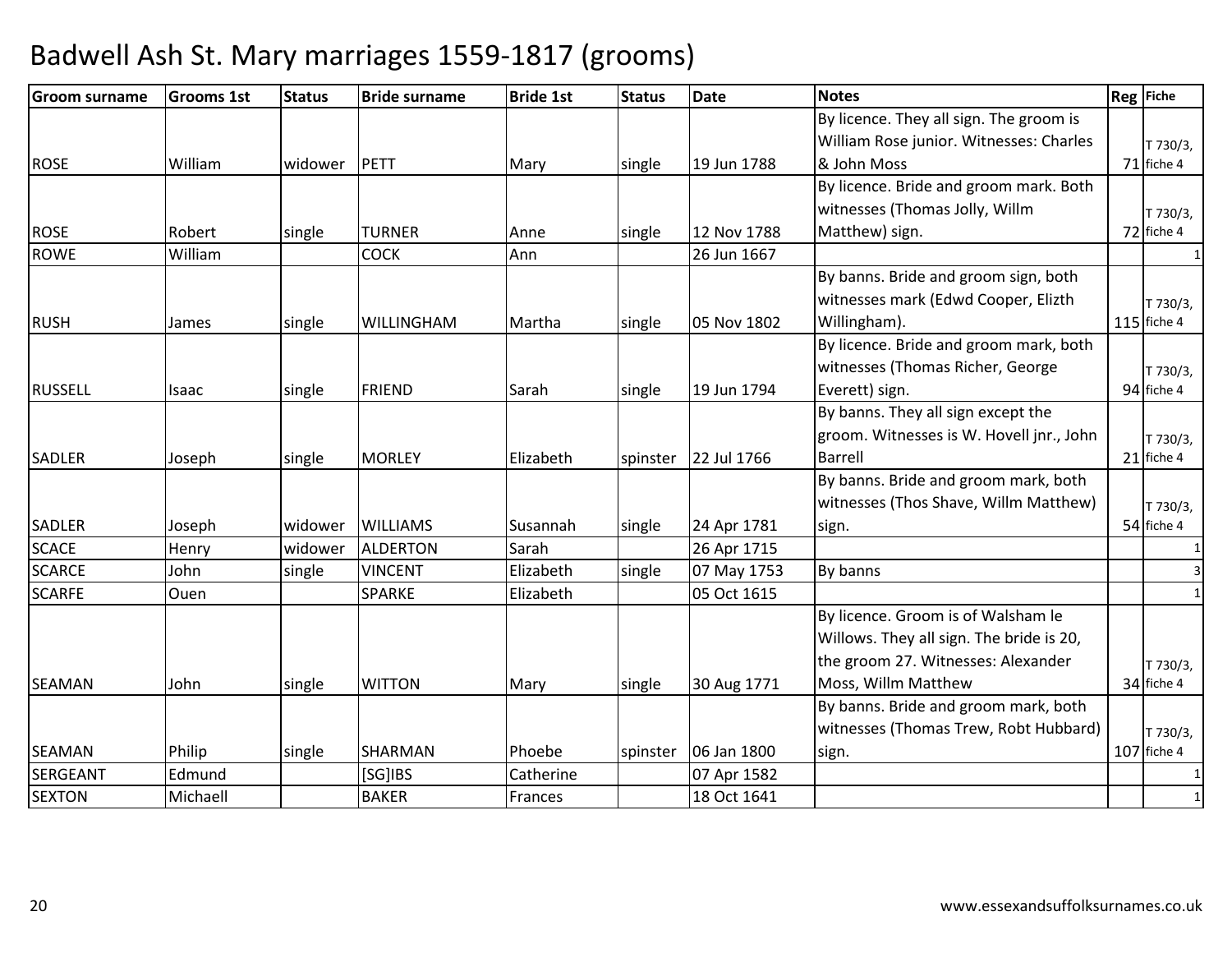| <b>Groom surname</b> | <b>Grooms 1st</b> | <b>Status</b> | <b>Bride surname</b> | <b>Bride 1st</b> | <b>Status</b> | <b>Date</b>   | <b>Notes</b>                             | Reg Fiche    |
|----------------------|-------------------|---------------|----------------------|------------------|---------------|---------------|------------------------------------------|--------------|
|                      |                   |               |                      |                  |               |               | By banns. Bride and groom mark, both     |              |
|                      |                   |               |                      |                  |               |               | witnesses (William Matthew, Ann Brett)   | T 730/3,     |
| <b>SHARMAN</b>       | Henry             | single        | <b>SPINK</b>         | Frances          | single        | 28 May 1776   | sign.                                    | 42 fiche 4   |
|                      |                   |               |                      |                  |               |               | By banns. They all sign. Witnesses:      | T 730/3,     |
| <b>SHAVE</b>         | <b>Thomas</b>     | single        | <b>COOK</b>          | Mary             | single        | 31 Aug 1763   | William Quantrill, William Matthew       | 14 fiche 4   |
|                      |                   |               |                      |                  |               |               | By banns. They all mark except witness 1 |              |
|                      |                   |               |                      |                  |               |               | (William Matthew). Witness 2: Ricd       | T 730/3,     |
| <b>SILVER</b>        | Robert            | single        | <b>ADKINS</b>        | Mary             | single        | 13 Oct 1761   | <b>Barnes</b>                            | 11 fiche 4   |
| <b>SMALLWOOD</b>     | a[p_]h            |               | <b>STEAGALL</b>      | Susan            |               | 01 Jun 1645   |                                          |              |
| <b>SMETH</b>         | John              |               | <b>NICKLES</b>       | Mary             |               | 28 Feb 1621/2 |                                          |              |
| <b>SMITH</b>         | Richard           |               | <b>YOUNGES</b>       | Anne             |               | 21 Sep 1636   |                                          |              |
|                      |                   |               |                      |                  |               |               | By banns. Bride and groom mark, both     |              |
|                      |                   |               |                      |                  |               |               | witnesses (Willm Matthew, Isaac          | T 730/3,     |
| <b>SMITH</b>         | William           | widower       | <b>BAKER</b>         | <b>Dorcas</b>    | single        | 23 Oct 1780   | Theobald) sign.                          | 52 fiche 4   |
|                      |                   |               |                      |                  |               |               | By banns. Bride and groom mark, both     |              |
|                      |                   |               |                      |                  |               |               | witnesses (James Rush, Robt Hubbard)     | T 730/3,     |
| <b>SMITH</b>         | Robert            | single        | <b>BREAM</b>         | Sarah            | single        | 07 Oct 1801   | sign.                                    | 110 fiche 4  |
| <b>SMITHE</b>        | Robert            |               | <b>SMITHE</b>        | Elizabeth        |               | 30 May 1568   | At Horull                                |              |
| <b>SMITHE</b>        | Daniell           |               | <b>SPINKE</b>        | Joanne           |               | 12 Apr 1575   |                                          | $\mathbf{1}$ |
| <b>SMITHE</b>        | Richard           |               | MA[S ]HAM            | Sarah            |               | 09 Nov 1579   |                                          | $\mathbf{1}$ |
| <b>SMYTH</b>         | <b>Thomas</b>     |               | <b>EDMUNDS</b>       | Susan            |               | 16 May 1608   |                                          | $\mathbf{1}$ |
| <b>SMYTH</b>         | Willyam           |               | <b>COOK</b>          | Martha           |               | 25 Nov 1634   |                                          | $\mathbf{1}$ |
| <b>SMYTH</b>         | William           |               | <b>TURNER</b>        | Mary             |               | 04 Jan 1647/8 |                                          |              |
|                      |                   |               |                      |                  |               |               |                                          |              |
|                      |                   |               |                      |                  |               |               | By banns. Groom and witness 2 (Seth      |              |
|                      |                   |               |                      |                  |               |               | Bull?) mark, bride and witness 1 (Willm  |              |
|                      |                   |               |                      |                  |               |               | Matthew) sign. Groom's abode given as    | T 730/3,     |
| <b>SNARE</b>         | Robt              | single        | <b>CHAMBERS</b>      | Frances          | single        | 05 Apr 1779   | "Walsham le Willows late of Elmswell."   | 48 fiche 4   |
|                      |                   |               |                      |                  |               |               |                                          |              |
|                      |                   |               |                      |                  |               |               | By licence. Groom is of Mendlesham.      |              |
|                      |                   |               |                      |                  |               |               | Bride and groom mark, both witnesses     | T 730/3,     |
| <b>SOAMS</b>         | John              | single        | <b>BROWN</b>         | Elizabeth        | single        | 24 Oct 1785   | (Wm Rose, John Goddard) sign.            | 62 fiche 4   |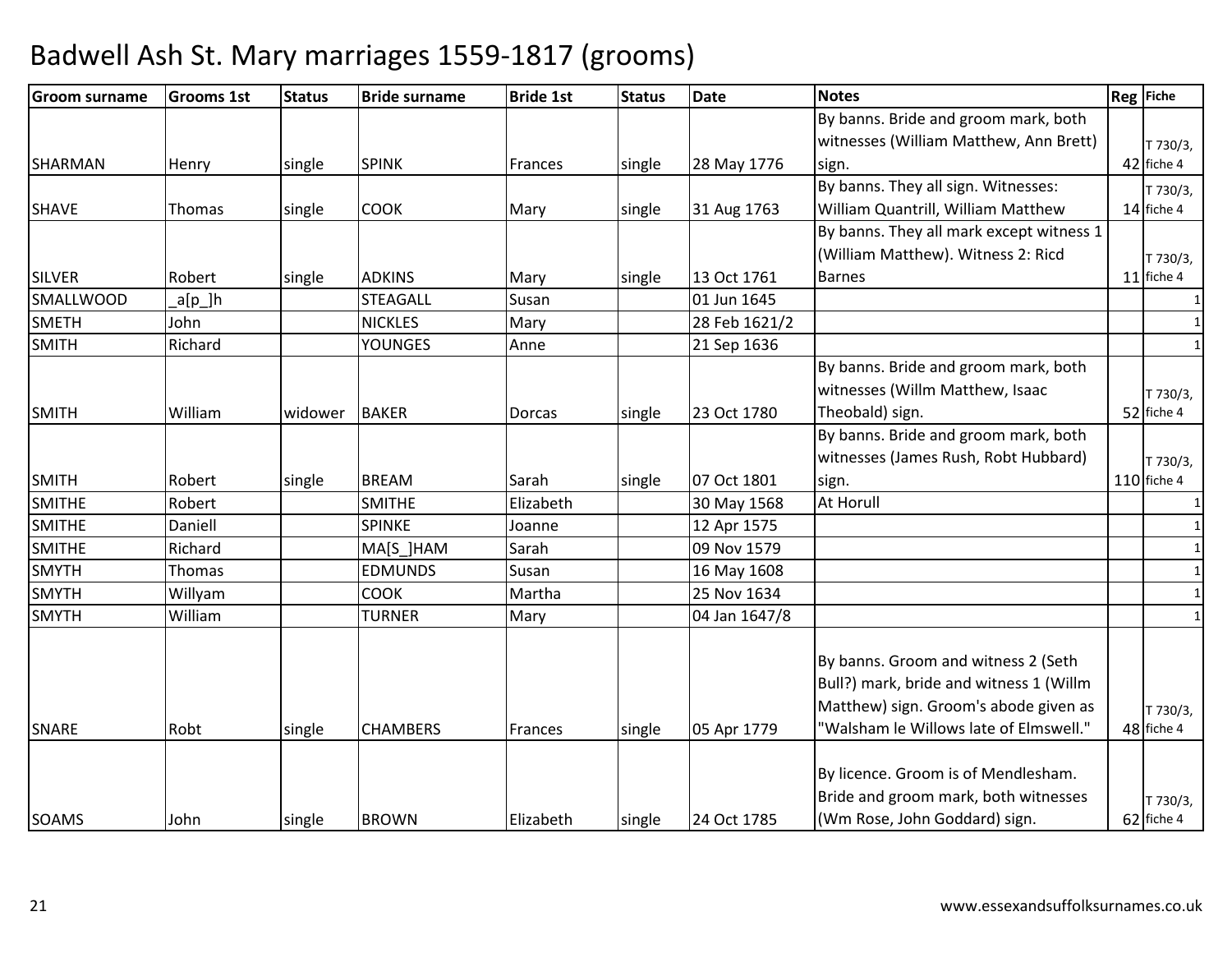| <b>Groom surname</b> | <b>Grooms 1st</b> | <b>Status</b> | <b>Bride surname</b> | <b>Bride 1st</b> | <b>Status</b> | <b>Date</b>   | <b>Notes</b>                               | Reg Fiche     |
|----------------------|-------------------|---------------|----------------------|------------------|---------------|---------------|--------------------------------------------|---------------|
|                      |                   |               |                      |                  |               |               |                                            |               |
|                      |                   |               |                      |                  |               |               | By banns. Groom is of Pakenham. They       |               |
|                      |                   |               |                      |                  |               |               | all mark except witness 2 (Willm           | T 730/3,      |
| <b>SPALDEN</b>       | James             | widower       | <b>KING</b>          | Elizabeth        | single        | 09 Jun 1778   | Matthew). Witness 1: James Firman          | 47 fiche 4    |
| <b>SPARKE</b>        | William           |               | <b>TILLITT</b>       | Mary             |               | 03 Dec 1649   |                                            |               |
| <b>SPARKE</b>        | Thomas            |               | LOWNES               | Phebe            |               | 18 Jan 1651/2 |                                            |               |
|                      |                   |               |                      |                  |               |               | By banns. Groom is of St. James', Bury St. |               |
|                      |                   |               |                      |                  |               |               | Edmunds. Bride and groom mark, both        |               |
|                      |                   |               |                      |                  |               |               | witnesses (John Orridge, Robt Hubbard)     | T 730/3,      |
| <b>SPINK</b>         | John              | single        | <b>PULFORD</b>       | Mary             | single        | 25 Apr 1802   | sign.                                      | $111$ fiche 4 |
| <b>SPINKE</b>        | John              |               | [N_]EAL              | Susanne          |               | 06 Oct 1604   |                                            |               |
| <b>SPINKE</b>        | <b>Thomas</b>     |               | <b>BRONWOOD</b>      | Anna             |               | 03 Apr 1627   |                                            | 1             |
| <b>SPINKE</b>        | Steven            |               | <b>SPINKE</b>        | Margarett        |               | 08 Jun 1646   |                                            | $\mathbf{1}$  |
| <b>STABEN</b>        | Thomas            |               | <b>WADE</b>          | Easter           |               | 26 Jun 1670   |                                            |               |
|                      |                   |               |                      |                  |               |               | By banns. They all sign except the bride.  |               |
|                      |                   |               |                      |                  |               |               | Witnesses: John Garnham, Willm             | T 730/3,      |
| <b>STEARN</b>        | William           | widower       | <b>WOOD</b>          | Susanna          | single        | 27 Jan 1786   | Matthew                                    | 66 fiche 4    |
| <b>STEGALL</b>       | Thomas            |               | <b>MUNNING</b>       | Ann              |               | 30 May 1626   |                                            | 1             |
| <b>SWAINE</b>        | Robert            |               | <b>HARDE</b>         | Elizabethe       |               | 14 May 1565   |                                            | $\mathbf{1}$  |
| SWAINN?              | Robert            |               | <b>BOWELL</b>        | Margarett        |               | 18 May 1639   |                                            | $\mathbf{1}$  |
| <b>SYER</b>          | Raynold           |               | <b>WATTELL</b>       | Margaret         |               | 25 Apr 1580   |                                            | $\mathbf{1}$  |
| <b>SYER</b>          | Raynold           |               | <b>PARKER</b>        | Anis             |               | 27 Oct 1604   |                                            | $\mathbf{1}$  |
| <b>SYER</b>          | Thomas            |               | CHURCH?              | Elizabeth        |               | 24 Jan 1651/2 |                                            | 1             |
| <b>SYER</b>          | William           |               | <b>COMPLINE</b>      | Sarah            |               | 12 Oct 1660   |                                            | $\mathbf{1}$  |
| <b>SYMAN</b>         | John              |               | SPARKE               | Margaret         |               | 04 Nov 1611   |                                            | 1             |
| TA[FS][FS]ELL        | William           |               | <b>FARRAR</b>        | Margerye         |               | 09 Jul 1573   |                                            |               |
| <b>TAILER</b>        | Robart            |               | GADHRON?             | Mary             |               | 03 Nov 1625   |                                            |               |
| <b>TALBOTT</b>       | Robert            |               | <b>HILL</b>          | Elizabeth        |               | 05 Sep 1649   |                                            |               |
|                      |                   |               |                      |                  |               |               |                                            |               |
|                      |                   |               |                      |                  |               |               | By licence. Groom is of Little Barton,     |               |
|                      |                   |               |                      |                  |               |               | Suffolk. They all sign except witness 1    | T 730/3,      |
| <b>TAYLOR</b>        | Robert            | single        | <b>MOSS</b>          | Mary             | single        | 07 Feb 1792   | (John Brown). Witness 2: John Taylor       | 86 fiche 4    |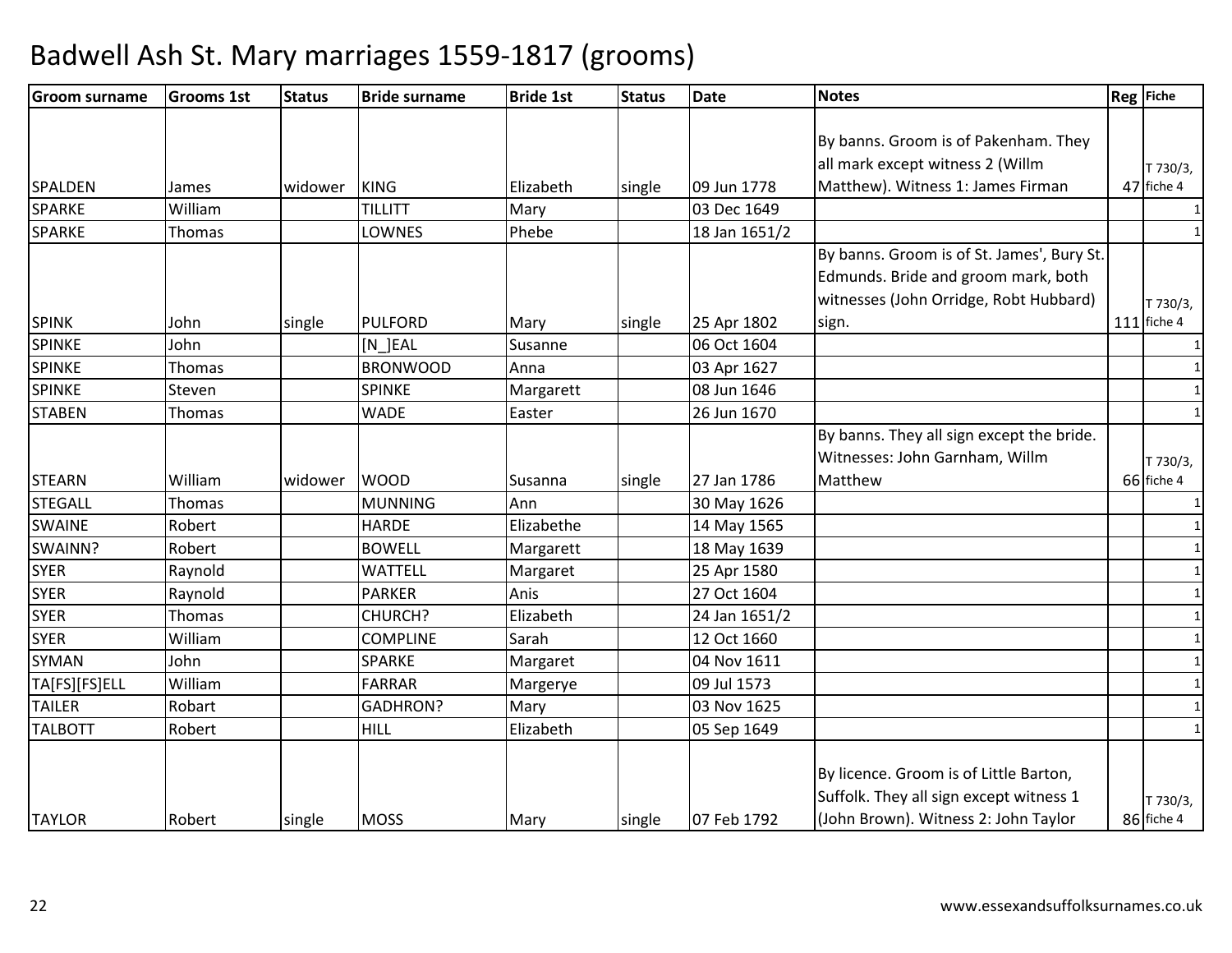| <b>Groom surname</b> | <b>Grooms 1st</b> | <b>Status</b> | <b>Bride surname</b> | <b>Bride 1st</b> | <b>Status</b> | <b>Date</b> | <b>Notes</b>                              | Reg Fiche    |
|----------------------|-------------------|---------------|----------------------|------------------|---------------|-------------|-------------------------------------------|--------------|
|                      |                   |               |                      |                  |               |             | By banns. They all sign. Bride's name     |              |
|                      |                   |               |                      |                  |               |             | written in the register as "Sarah Buckle" |              |
|                      |                   |               |                      |                  |               |             | but she spells her name "Sary Buckel".    |              |
|                      |                   |               |                      |                  |               |             | Witnesses: John Garnham, Saml             | T 730/3,     |
| <b>THEOBALD</b>      | <b>Isaac</b>      | single        | <b>BUCKLE</b>        | Sarah            | single        | 13 Jun 1755 | Langham                                   | $1$ fiche 4  |
|                      |                   |               |                      |                  |               |             |                                           |              |
|                      |                   |               |                      |                  |               |             | By banns. Groom and witness 2 (Willm      |              |
|                      |                   |               |                      |                  |               |             | Matthew) sign, bride and witness 1        | T 730/3,     |
| <b>THEOBALD</b>      | <b>Isaac</b>      | widower       | WARREN               | Sarah            | widow         | 02 Oct 1779 | (Cornelius Hayward) mark.                 | 49 fiche 4   |
|                      |                   |               |                      |                  |               |             | By banns. Groom and witness 1 (George     |              |
|                      |                   |               |                      |                  |               |             | Trudget) sign, bride and witness 2        | T 730/3,     |
| <b>THOMPSON</b>      | William           | single        | <b>TURNER</b>        | Elizabeth        | single        | 24 Jan 1803 | (Warner Denny) mark.                      | 118 fiche 4  |
|                      |                   |               |                      |                  |               |             |                                           |              |
|                      |                   |               |                      |                  |               |             | By banns. They all sign except witness 2  | T 730/3,     |
| <b>THROWER</b>       | Thomas            | single        | <b>TRUDGETT</b>      | Mary             | widow         | 07 Nov 1809 | (Jane Rush). Witness 1: Thos True         | 135 fiche 4  |
| <b>TILLETT</b>       | John              | single        | <b>MATTHEWS</b>      | Mary             | single        | 06 Oct 1730 |                                           |              |
| <b>TOWLAR</b>        | William           |               | <b>SHARPE</b>        | Alce             |               | 08 May 1572 |                                           | $\mathbf{1}$ |
|                      |                   |               |                      |                  |               |             | By banns. Groom and witness 1 (Willm      |              |
|                      |                   |               |                      |                  |               |             | Matthew) sign, bride and witness 2        |              |
|                      |                   |               |                      |                  |               |             | (William Smith) mark. Groom's marital     |              |
|                      |                   |               |                      |                  |               |             | status not given in register. Groom is a  | T 730/3,     |
| <b>TREW</b>          | Thomas            |               | <b>WRIGHT</b>        | Ann              | spinster      | 06 Jan 1780 | labourer.                                 | 49 fiche 4   |
|                      |                   |               |                      |                  |               |             | By banns. They all sign. The groom signs  |              |
|                      |                   |               |                      |                  |               |             | his surname "True" but it is written in   |              |
|                      |                   |               |                      |                  |               |             | the register as "Trew". Witnesses:        | T 730/3,     |
| TREW/TRUE            | Thomas            | single        | <b>HOWARD</b>        | Mary             | widow         | 02 Jan 1811 | Charles & Mary Hubbard                    | 139 fiche 4  |
|                      |                   |               |                      |                  |               |             | By banns. Groom and witness 2 (John       |              |
|                      |                   |               |                      |                  |               |             | Hovell) sign. Bride and witness 1         | T 730/3,     |
| <b>TRUDGET</b>       | George            | single        | <b>SCURCHIN</b>      | Sarah            | single        | 08 Dec 1783 | (Thomas Williams) mark.                   | 61 fiche 4   |
| <b>TURNER</b>        | Charles           |               | <b>NUNNE</b>         | Cristian         |               | 24 Jul 1574 |                                           |              |
|                      |                   |               |                      |                  |               |             |                                           |              |
|                      |                   |               |                      |                  |               |             | By banns. They all mark except witness 2  | T 730/3,     |
| <b>TURNER</b>        | John              | single        | <b>QUANTRILL</b>     | Elizabeth        | single        | 01 Mar 1778 | (Willm Matthew). Witness 1: John Pett     | 46 fiche 4   |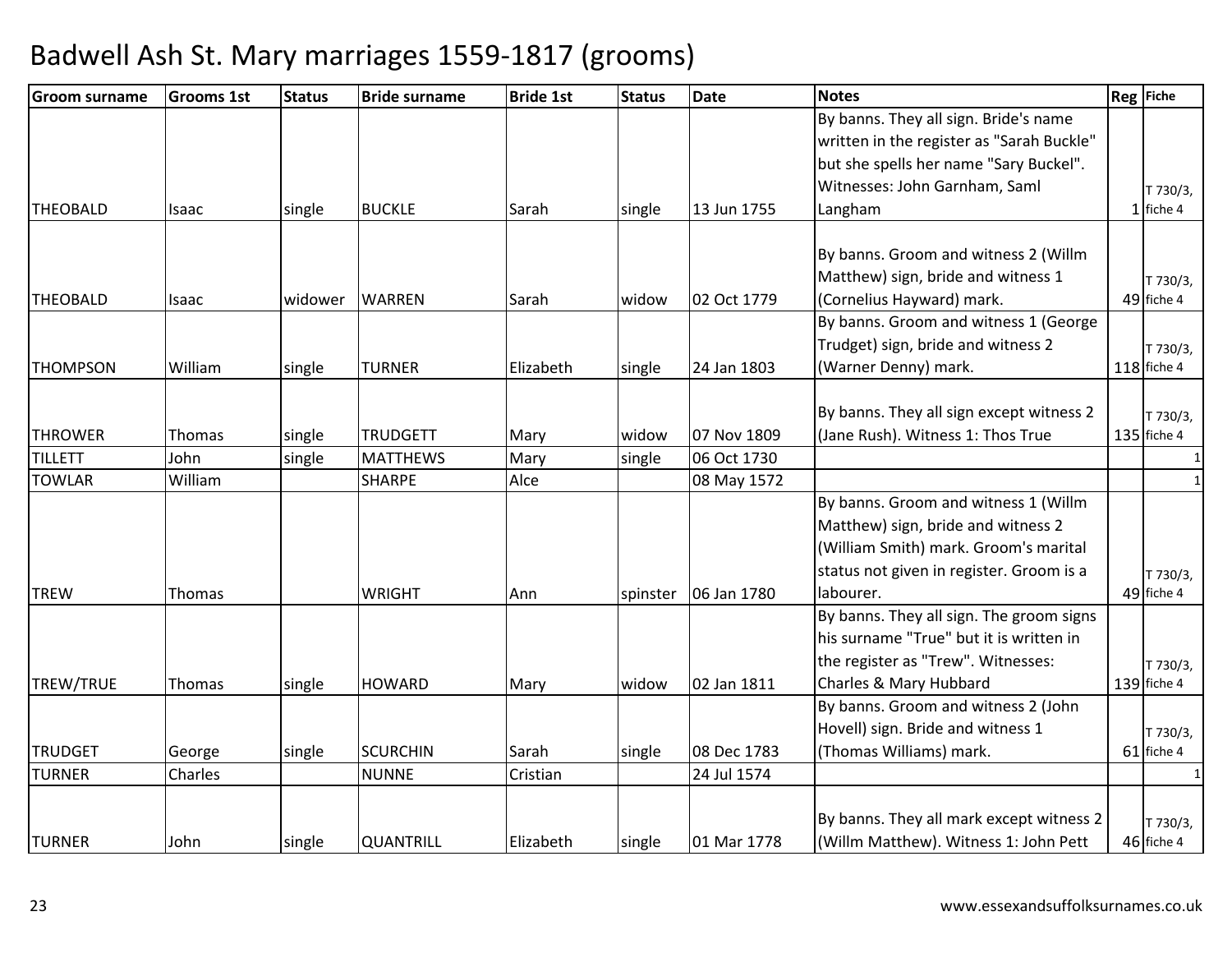| <b>Groom surname</b> | <b>Grooms 1st</b> | <b>Status</b> | <b>Bride surname</b> | <b>Bride 1st</b> | <b>Status</b> | <b>Date</b>   | <b>Notes</b>                                                                                                               | Reg Fiche                 |
|----------------------|-------------------|---------------|----------------------|------------------|---------------|---------------|----------------------------------------------------------------------------------------------------------------------------|---------------------------|
|                      |                   |               |                      |                  |               |               | By banns. Bride and groom mark, both                                                                                       |                           |
|                      |                   |               |                      |                  |               |               | witnesses (Henry Warron, Willm                                                                                             | T 730/3,                  |
| <b>VINCENT</b>       | James             | single        | <b>DURRANT</b>       | Anne             | single        | 09 Oct 1787   | Matthew) sign.                                                                                                             | 68 fiche 4                |
| $W[E_lLL[E_l]S$      | Ralph?            |               | GARNHAM?             | Elizabeth        |               | 14 Mar 1668/9 |                                                                                                                            | 1                         |
| <b>WADE</b>          | John              |               | <b>WARNE</b>         | Anne             |               | 08 Oct 1599   |                                                                                                                            | $\mathbf{1}$              |
| <b>WADE</b>          | Edmynd            |               | HGENED?              | Ann              |               | 11 Nov 1634   |                                                                                                                            | $\mathbf{1}$              |
| <b>WADE</b>          | Thomas            |               | $[L$ ] $U[L]$        | Maria            |               | 06 Oct 1635   |                                                                                                                            | 1                         |
| <b>WADE</b>          | Thomas            | widower       | <b>CATER</b>         | Rosa             | single        | 04 Oct 1687   |                                                                                                                            | $\mathbf{1}$              |
| <b>WALE</b>          | Edward            | single        | <b>FOSTER</b>        | Mary             | single        | 12 May 1685   | <b>Both of Gislingham</b>                                                                                                  | $\mathbf{1}$              |
| <b>WARD</b>          | William           | single        | <b>EALING</b>        | Sarah            | single        | 12 Oct 1755   | By banns. Bride and groom mark, both<br>witnesses (Thomas & Isaac Theobald)<br>sign.                                       | T 730/3,<br>2 fiche 4     |
| <b>WARD</b>          | Thomas            | single        | <b>WILLIAMS</b>      | Elizabeth        | single        | 15 Nov 1802   | By banns. They all mark except witness 2<br>(Robt Hubbard). Witness 1: John Turner                                         | T 730/3,<br>116 fiche 4   |
| <b>WARREN</b>        | James             | single        | WARREN               | Sarah            | widow         | 29 Nov 1793   | By licence. Groom is of St. Andrew,<br>Norwich. They all mark except witness 1<br>(John Cutchey). Witness 2: Mary Largent. | T 730/3,<br>90 fiche 4    |
| <b>WARREN</b>        | James             | single        | <b>POLLARD</b>       | Sarah            | single        | 11 Dec 1798   | By banns. They all mark. Witnesses: Lucy<br>Parfy, Zachariah Pollard                                                       | T 730/3,<br>103 fiche 4   |
| <b>WARREN</b>        | Simon             | single        | <b>HUNT</b>          | Elizabeth        | single        | 03 Jan 1814   | By banns. They all mark except witness 2<br>(Robt Hubbard). Witness 1: Avis Wales                                          | T 730/4,<br>3 fiche 4     |
| <b>WATTES</b>        | Thomas            | single        | <b>CLARKE</b>        | Anna             | single        | 10 Oct 1613   |                                                                                                                            | 1                         |
| <b>WATTSONE</b>      | John              |               | <b>COOKE</b>         | Elizabeth        |               | 10 Nov 1566   |                                                                                                                            | $\mathbf{1}$              |
| <b>WEBSTER</b>       | William           | widower       | <b>JOLLY</b>         | Anne             | widow         | 13 Dec 1802   | By banns. They all sign except the<br>groom. Witnesses: Tho Tkent?, Robt<br>Hubbard                                        | T 730/3,<br>$117$ fiche 4 |
| <b>WELLES</b>        | Thomas            |               | <b>COCKET</b>        | Clemene          |               | 20 Jun 1574   |                                                                                                                            | $\mathbf{1}$              |
| <b>WENGWOOD</b>      | John              | single        | <b>ALDERTON</b>      | Elizabeth        | single        | 30 Jun 1806   | By banns. Bride and groom mark, both<br>witnesses (Thomas Frost, Sarah<br>Alderton) sign.                                  | T 730/3,<br>129 fiche 4   |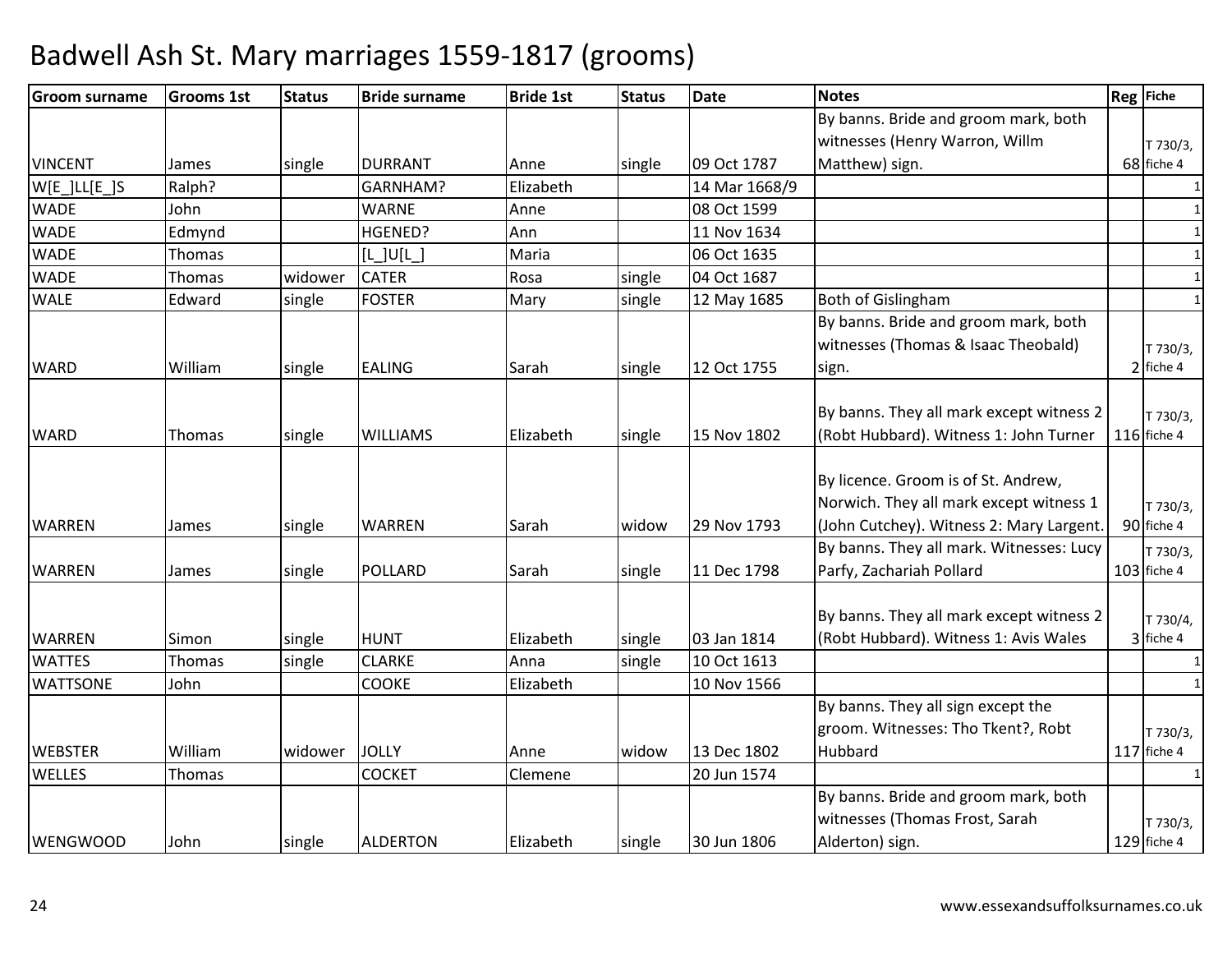| <b>Groom surname</b> | <b>Grooms 1st</b> | <b>Status</b> | <b>Bride surname</b> | <b>Bride 1st</b> | <b>Status</b> | <b>Date</b>   | <b>Notes</b>                             | Reg Fiche    |
|----------------------|-------------------|---------------|----------------------|------------------|---------------|---------------|------------------------------------------|--------------|
|                      |                   |               |                      |                  |               |               |                                          |              |
| <b>WEST</b>          | John              |               |                      | Margaret         |               | 28 Oct 1571   | Bride's surname not given in register.   |              |
| <b>WEST</b>          | Robert            |               | <b>BRETT</b>         | Joane            |               | 07 Apr 1646   |                                          | $\mathbf{1}$ |
| <b>WHITE</b>         | Benjamin          | widower       | <b>THOMPSON</b>      | Esther           | widow         | 11 Dec 1728   |                                          | $\mathbf{1}$ |
|                      |                   |               |                      |                  |               |               |                                          |              |
|                      |                   |               |                      |                  |               |               | By banns. Groom is of Ashfield. The all  |              |
|                      |                   |               |                      |                  |               |               | sign except the bride. Witnesses: Willm  | T 730/3,     |
| <b>WILLIAMS</b>      | <b>Thomas</b>     | widower       | SUGIT                | Anne             | spinster      | 23 Oct 1780   | Matthew, Isaac Theobald                  | 50 fiche 4   |
|                      |                   |               |                      |                  |               |               | By banns. Bride and groom mark, both     |              |
|                      |                   |               |                      |                  |               |               | witnesses (Willm Matthew, Samuel         | T 730/3,     |
| <b>WILLIAMS</b>      | Thomas            | single        | <b>HILL</b>          | Sarah            | single        | 05 Nov 1782   | Rush) sign.                              | 57 fiche 4   |
|                      |                   |               |                      |                  |               |               | By banns. They all mark except witness 2 |              |
|                      |                   |               |                      |                  |               |               | (Willm Matthew). Witness 1: Robert       | T 730/3,     |
| <b>WILLIAMS</b>      | Richard           | single        | <b>WRIGHT</b>        | Sarah            | single        | 27 Nov 1785   | Allen                                    | 63 fiche 4   |
| <b>WINDWOOD</b>      | Steven            |               | PAGE                 | Hannah           |               | 13 May 1645   |                                          | 1            |
|                      |                   |               |                      |                  |               |               |                                          |              |
|                      |                   |               |                      |                  |               |               | By banns. Groom is of Walsham le         |              |
|                      |                   |               |                      |                  |               |               | Willows. Bride and groom mark, both      |              |
|                      |                   |               |                      |                  |               |               | witnesses sign. The witnesses are        | T 730/3,     |
| <b>WOODCOCK</b>      | Robert            | single        | SNELL                | Elizabeth        | single        | 08 Jun 1772   | William Matthew senior and junior.       | 36 fiche 4   |
| <b>WOODS</b>         | Richd             | single        | B[Y_]FORT            | Mary             | spinster      | 30 Jul 1740   | By banns                                 | $\mathbf{1}$ |
| <b>WOODS</b>         | Robert            | single        | <b>EDWARDS</b>       | Elizabeth        | single        | 30 Jun 1746   | By banns                                 | $\mathbf{1}$ |
| <b>WOOLLERD</b>      | James             |               | AR[K_]ALL            | Diany            |               | 20 Sep 1649   |                                          | $\mathbf{1}$ |
| <b>WORTTON</b>       | John              |               | <b>HOW</b>           | Mary             |               | 01 Oct 1695   |                                          | $\mathbf{1}$ |
| WRIGH*               | Roger             | single        | BA[WR][H_]           | Ann              | single        | 16 Feb 1734/5 |                                          | 1            |
| <b>WRIGHT</b>        | Thomas            |               | <b>WRIGHT</b>        | Ann              |               | 23 Dec 1651   |                                          | 1            |
| <b>WRIGHT</b>        | William           |               | [K_]NITES            | Joane            |               | 23 Dec 1651   |                                          | $\mathbf{1}$ |
|                      |                   |               |                      |                  |               |               |                                          |              |
|                      |                   |               |                      |                  |               |               | By banns. Groom is of Bardwell. They all | T 730/3,     |
| <b>WRIGHT</b>        | George            | single        | <b>FOOTER</b>        | Elizabeth        | single        | 30 Dec 1790   | sign. Witnesses: John Clamp, Saml Rush   | 78 fiche 4   |